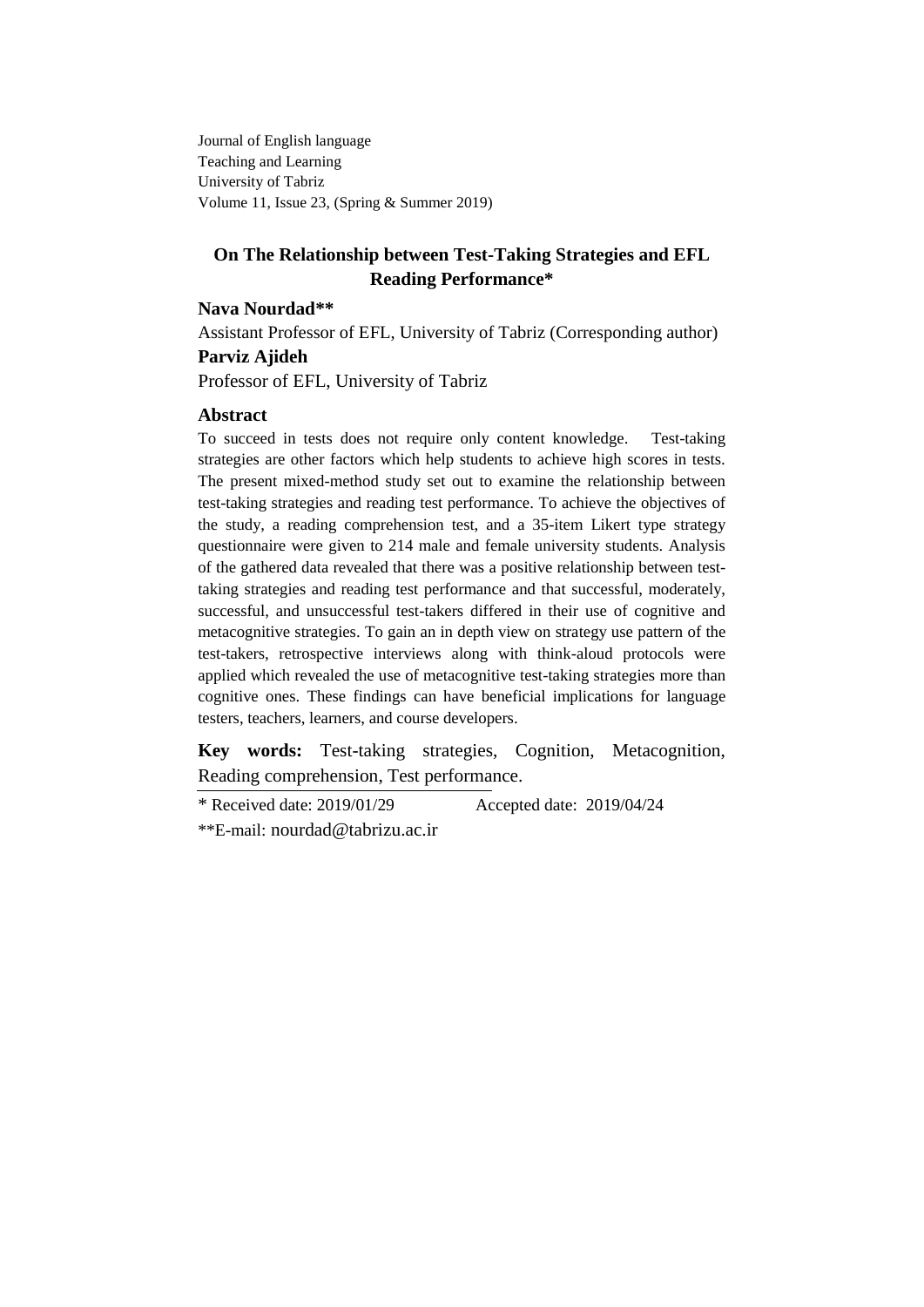### **Introduction**

It is common knowledge that some people are more successful at taking tests than others. A variety of factors exist which toghether or independently influence the success with which a test-taker will performe on the test. The reason that some readers perform better in reading tests goes back to the process of the reading and that how readers deal with the text while performing the test, and what factors influence their performance. This study was motivated by the assumption that the variability in language test performance can be attributed to test-taker characteristics. Bachman and Palmer's (1996) current model of language ability served as a basic framework for the present study to examine two sets of factors, i.e., English reading comprehension ability as language ability and cognitive and metacognitive strategy use as part of test-takers characteristics. In their model language knowledge, strategic competence, and affect are demonstrated to interact with one another during language use.

So test-takers' test performance is directly related to two main factors. First their knowledge of test content and second their testtaking strategies. Consequently, test-takers can improve their performance on test and consequently test results by applying testtaking strategies whatever their content knowledge is. So appropriate use of cognitive and metacognitive strategies can be an additional tool for test-takers to get better results. Therefore, a positive relationship is expected between test-taking strategies and test performance.

The present mixed-method study aimed at investigating the relationship between test-taking strategy use and EFL reading test performance for successful and unsuccessful test-takers and presenting a pattern for test-taking strategy use among them. Based on this purpose the following three research questions were addressed as follows:

1. Is there a relationship between test-taking strategy use and testtakers' reading test performance?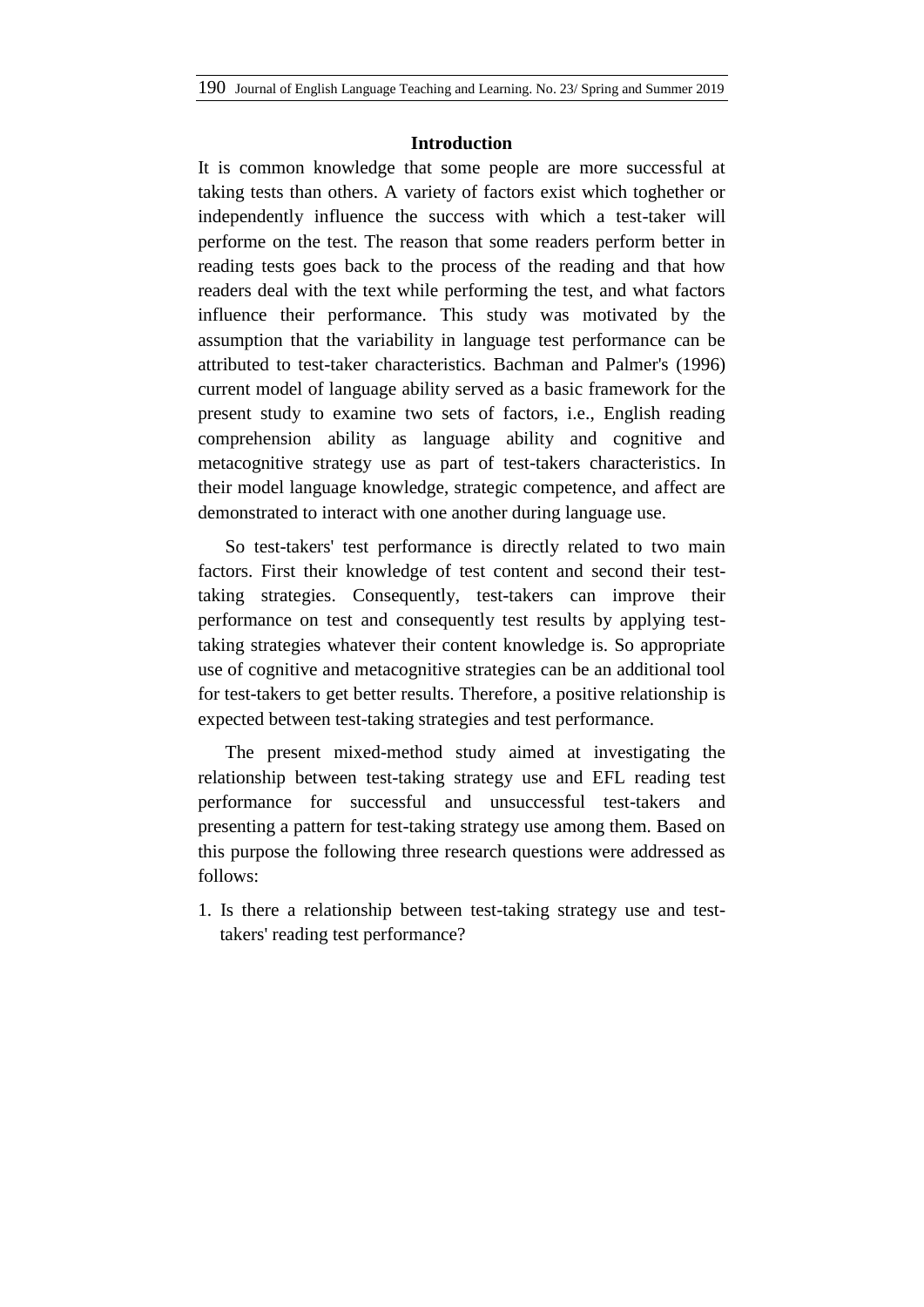- 2. How much variance in reading test performance can be explained by cognitive and metacognitive test-taking strategy use?
- 3. Do highly successful, moderately successful, and unsuccessful testtakers differ in their use of cognitive and metacognitive strategies?
- 4. What's the pattern of test-taking strategy use among Iranian EFL test-takers?

## **Review of the literature**

Research on test-takers' processes of taking tests has grown since the late 1970s (Abraham & Vann, 1996; Cohen; 1998; Cohen, 1984) and scholars have been interested in considering the strategies that respondents use in the process of performing a language test (e.g., Cohen & Aphek, 1979; Homburg & Spaan, 1981, etc.). Specifically throughout the 1980s and 1990s, there has been an interest shifting from universal processes in second language acquisition (SLA) and foreign language learning (FLL) to cognitive and affective factors affecting individual differences in the rate and route of SLA Processes including attention paid to the impact of test taking strategies in international research (Kashkoulia & Barati, 2013; Nikolov, 2006; Xu & Wu, 2012).

The dictionary meaning of the word *strategy* carries notions of planning, directing, and managing things well for a certain purpose (Hornby, 1990, p. 1270). According to the widely-used technical definition from cognitive psychology, strategies are "operations employed by the learner to aid the acquisition, storage, retrieval, and use of information" (Oxford, 1990, p. 8). For Lenz, Ellis, and Scanlon (1996) "An individual's approach to a task is called a strategy when it includes how a person thinks and acts when planning, executing, and evaluating performance on a task and its outcomes" (p. 5).

Language learners always need to tap various strategies in their learning and use of language . Due to high impact of test results on individuals' lives, test-taking situation is one of the cases that call for exploitation of the learners' strategic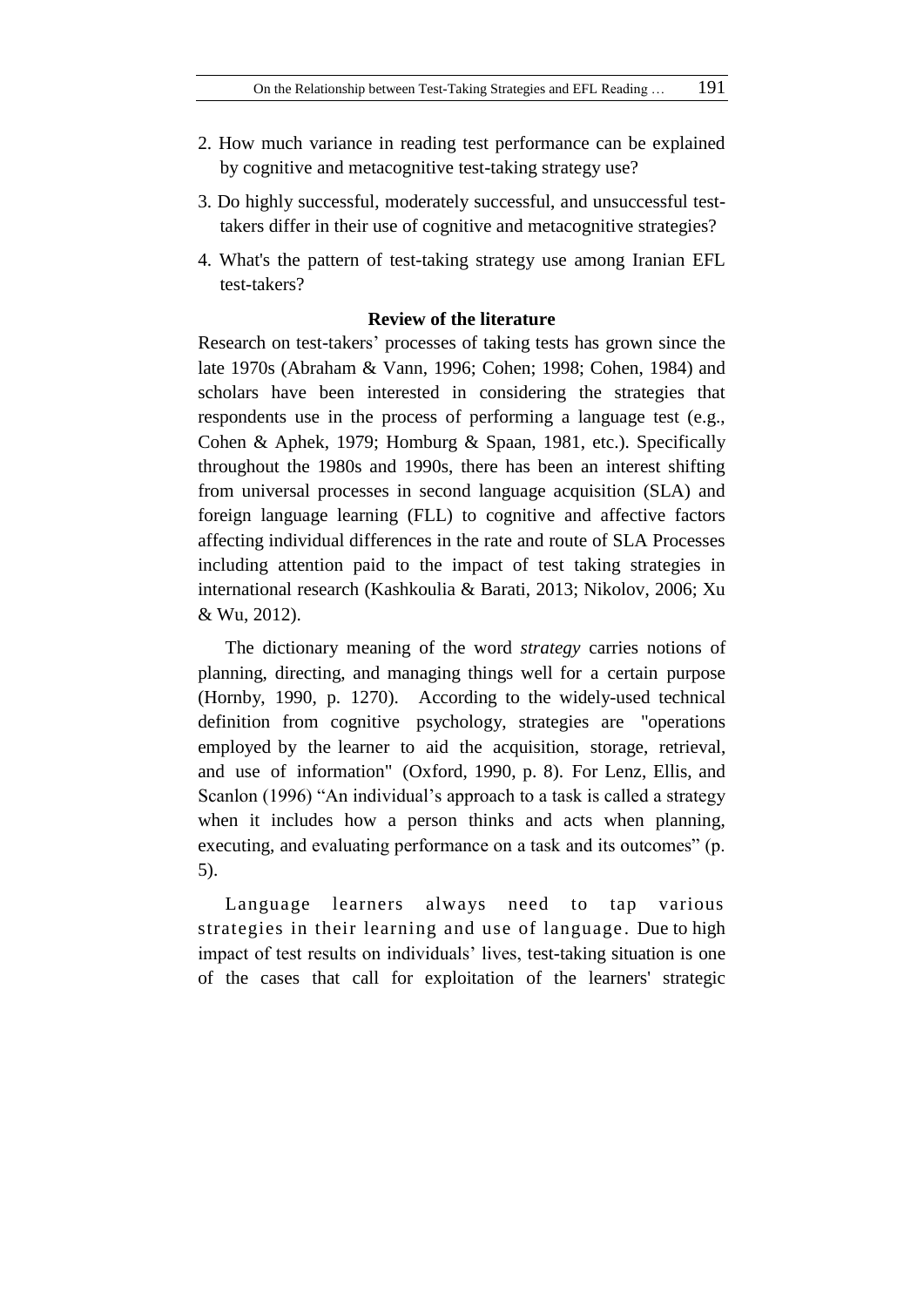competence, because a kind of compensation and remediation is required for the lack of knowledge and skills to respond to a given task.

## **Strategic competence**

Strategic competence is the ability of speakers to use verbal and nonverbal communication strategies to compensate for breakdowns in communication or to improve the effectiveness of communication (Richards & Schmidt, 2002). Savignon (2002, p. 278) describe strategic competence as "Ability to compensate for imperfect knowledge of linguistic, sociolinguistic, and discourse rules or limiting factors in their application such as fatigue, distraction, inattention; the effective use of coping strategies to sustain or enhance communication." According to Fulcher and Davidson (2007), strategic competence is "the knowledge of how to overcome problems when faced with difficulties in communication" (p.38). Canale and Swain (1980) also define strategic competence as "the verbal and nonverbal communication strategies that may be called into action to compensate for breakdowns in communication due to performance variables or due to insufficient competence." The common point about all definitions is that they all regarded strategic competence as a compensatory tool called upon facing a communicative limitation.

During the history of language learning various models have been presented for communicative competence in all of which strategic competence is a vital subcomponent. As one of the oldest models Canale and Swain's communicative competence model (1980) includes grammatical competence, sociolinguistic competence, discourse competence, and strategic competence. The initial form of their model included the first three subcategories and strategic competence was later added in the revised version. According to Oxford (1990), also communicative competence consists of these four elements of grammatical competence referring to mastery of the linguistic code, sociolinguistic competence including the ability to comprehend and the use of speech acts in appropriate social contexts,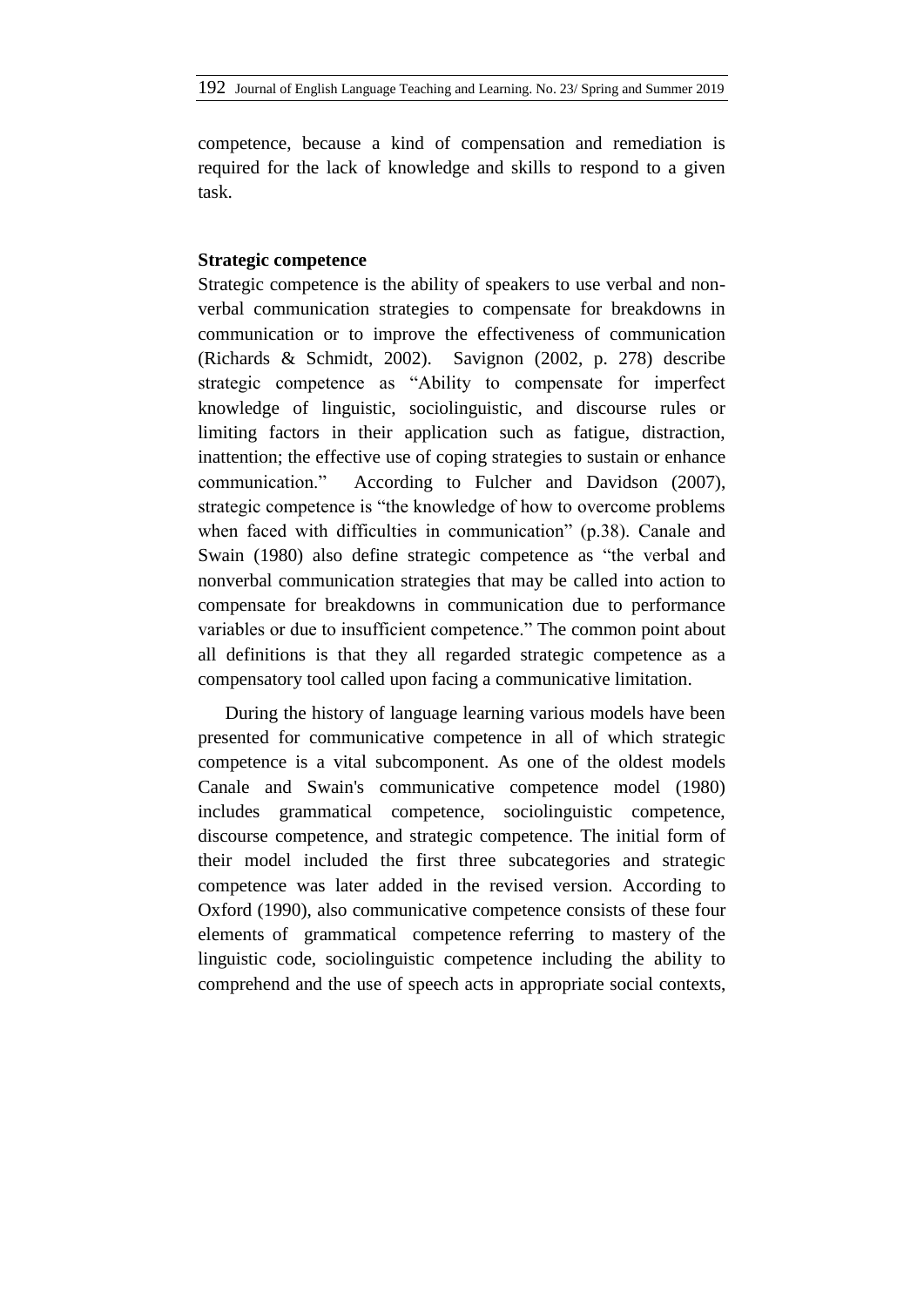discourse competence that is expressing ideas that are cohesive in form and coherent in thought, and finally strategic competence, referring to the ability to use strategies to compensate for language knowledge limitations (p. 9). In yet another model, Celce-Murcia, Dornyie, and Thurrell (1995) divided communicative competence into five linguistic, sociolinguistic, discourse, strategic and actional competences where actional competence refers to more formulaic aspects of language such as the oral speech acts or the written rhetorical moves that function as part of communicative competence.

However, the term "strategic competence" has had a broader meaning since Bachman (1990) provided a theoretical model of strategic competence by dividing it into three elements. His communicative language ability (CLA) model states that the three components of CLA interact with one other and with the characteristics of the language use context, the test task, and other mental schemata (Bachman, 1990, p.84). These three components are language competence, defined as "a set of specific knowledge components that are utilized in communication via language", the psychological processes involved in the actual execution of language as a physical phenomenon, and strategic competence defined as "the mental capacity for implementing the components of language competence in contextualized communicative language use" (p.84).

Later, this model was revised by Bachman and Palmer (1996) into three categories as: goal-setting that is deciding what one is going to do, assessment which is taking stock of what is needed, what one has to work with and how well one has done, and planning referring to deciding how to use what one has, because learners need to assess which communicative goal is achievable and what linguistic resources can be used.

As a result of these two models by Bachman (1990) and Bachman and Palmer (1996) strategies are not viewed as compensatory any longer; rather, they are considered as part of active cognitive processes adopted by language learners to complete the given task. This approach clearly subsumes the possibility of strategies as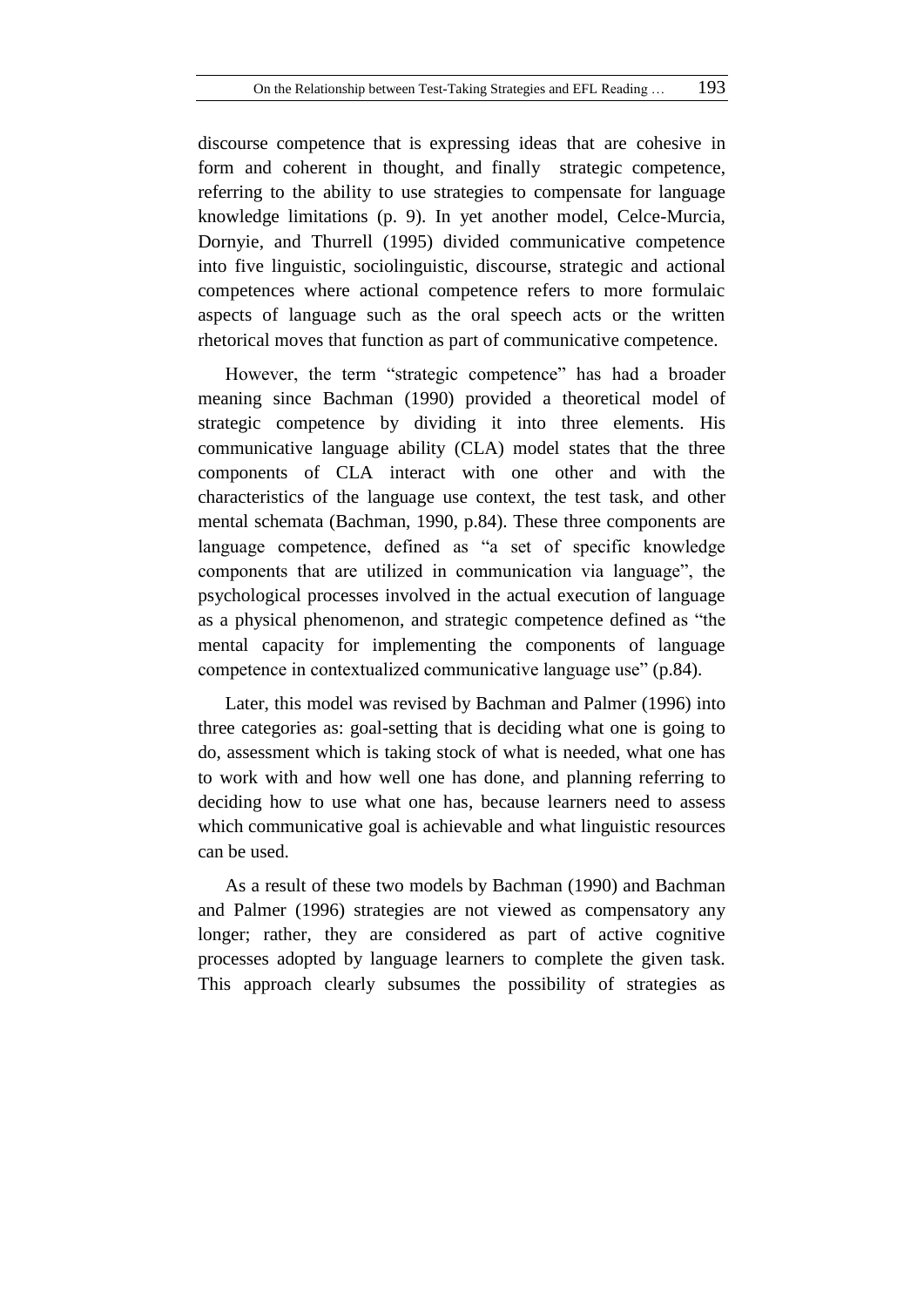construct relevant and is a solution to Cohen's (1994) concern on construct validity of the test items requiring strategies in the process of being answered. Cohen (1994) considered strategies (e.g., testtaking strategies) as construct irrelevant concepts that are tied mostly to the test method effect. That is, a distinction could be made between test/task (i.e., method) specific processes and processes that underlie the ability (construct) of interest. The new approach was, however, a response to this concern.

## **Test-taking strategies**

Test-taking strategies are those strategies which are used by individuals in taking a test. There are certain types of strategies which are used by test-takers during a test-taking course (Cohen & Upton, 2007; Hirano, 2009), these include strategies which learners apply while solving test tasks and can be "viewed simply as learner strategies applied to the area of assessment" (Cohen, 1994, p. 119).

Various definitions have been provided for test-taking strategies. For Brush (1981) test-taking strategies are any discrete tactics, rules, or procedures that increase the probability of successful solution of common test questions. As Cohen (1994, p.119) defines, test-taking strategies can be "viewed simply as learner strategies applied to the area of assessment". Meanwhile, Jimenez et al. (1996) refer to testtaking strategies as operations or steps used by test-takers to facilitate the retrieval of information and classify them into four groups of reader-initiated strategies, text initiated strategies, bilingual strategies and interactive strategies.

Allan and MacLennan (1997) define the construct "test-taking strategy" as the "ability to note and exploit weaknesses in objective language test items to arrive at the keyed answers, without using the skills or knowledge that the items were designed to elicit or measure" (p. 1). Additionally, Cohen (1998) defines test-taking strategies as "those test-taking processes that the respondents have selected and of which they are conscious, at least to some degree [and] the notion of strategy implies an element of selection" (p. 92). According to Rogers and Harley (1999), test-taking strategies enable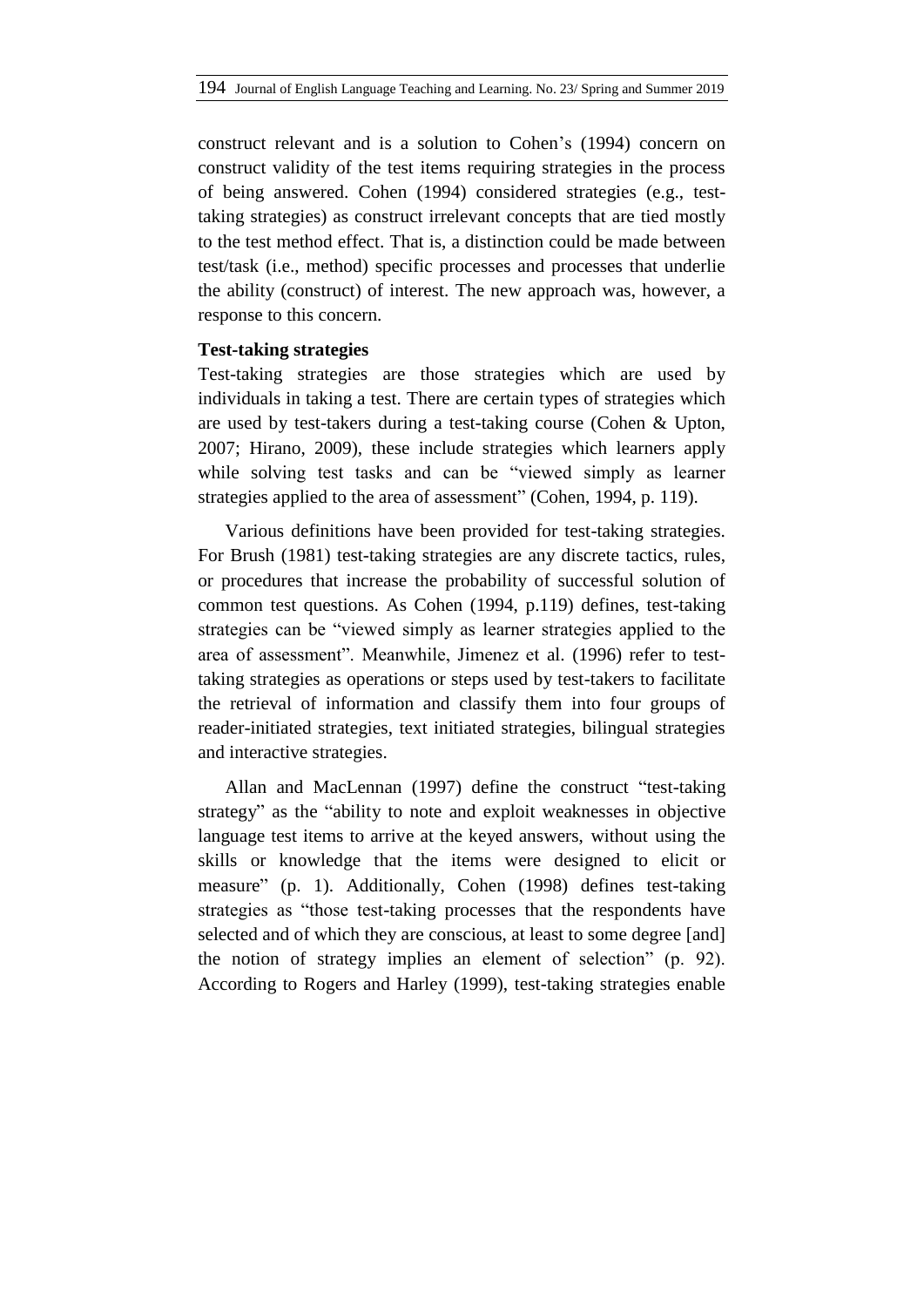learners to use the characteristics and format of a test to increase scores in a test-taking situation. These strategies include: reading the instructions carefully, scheduling the allocated time appropriately, making use of clue words in the questions, delaying answering difficult questions, reviewing the work in order to check the answers, etc.

Nikolov (2006) considers test-taking strategies as those techniques which users of the target language employ when responding to language test tasks and we believe that their successful use depends on how appropriately test-takers apply them to a given task. In a more recent definition Cohen and Upton (2007, p. 211) consider test-taking strategies as "those test-taking processes which respondents have selected and which they are conscious of, at least to some degree". All in all considering the so far provided definitions for test-taking strategies the following features can be induced from them:

- 1. They are applied in test and assessment situation.
- 2. They can increase the probability of providing the correct response and consequently can increase test score.
- 3. They are applied consciously.
- 4. They are selective.
- 5. They require appropriate application to be effective.

To consider the nature and subcomponents of test-taking strategies two well-known categories have been proposed. In the older one, Cohen (1998) believed that test-taking strategies consist of language use strategies and test-wiseness strategies. Language use strategies refer to actions that individuals consciously take to enhance the use of a second/foreign language in order to accomplish language tasks. In most cases, examinees need to use four types of language use strategies (i.e., retrieval, rehearsal, cover, and communication strategies) in a testing situation so that they can store, retain, recall, and apply the information for use on the test. In contrast, test-wiseness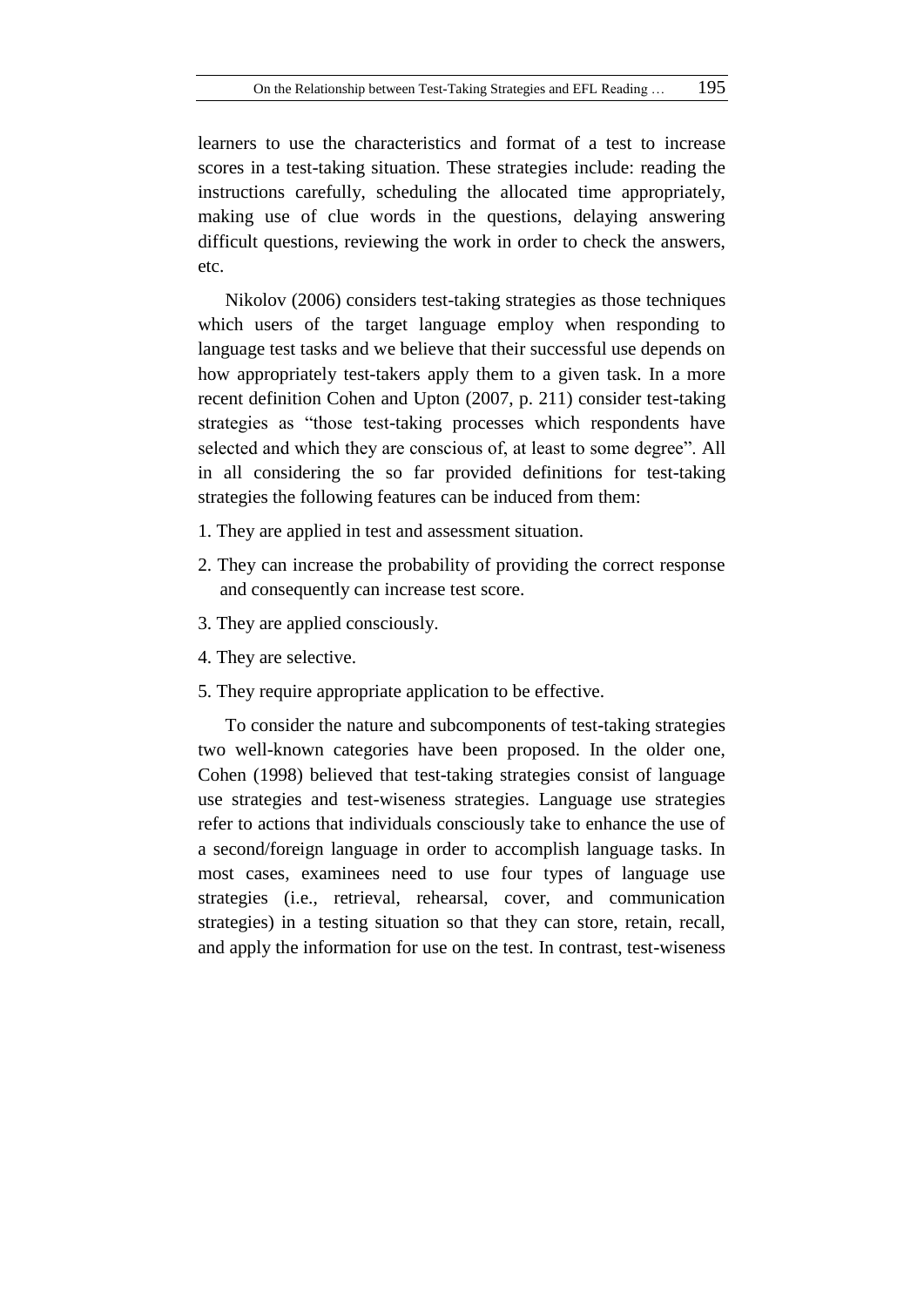is not necessarily determined by the examinee's language proficiency, but rather is concerned with his knowledge of how to take tests.

But in a more recent model Cohen (2006), suggested that testtaking strategies can be divided into three largely distinct sets: language-learner strategies (i.e., the ways that respondents operationalized their basic skills of listening, speaking, reading, and writing as well as the related skills of vocabulary learning, grammar, and translation), test-management strategies (i.e., strategies for responding meaningfully to the test items and tasks), and test-wiseness strategies (i.e., strategies for using knowledge of test formats and other peripheral information to answer test items without going through the expected linguistic and cognitive processes).

## **Cognitive and metacognitive strategies**

Various classifications have been presented for strategies (e.g., Rubin, 1987; Oxford, 1990; O'Malley & Chamot, 1995) which have some differences in comparison but they all share two common strategies namely cognitive and metacognitive strategies.

Cognitive strategies are strategies that directly involve the target language and involve using many different methods, such as summarizing and deductive reasoning, to process, understand, and produce the new language (Cohen 1998, O'Malley & Chamot, 1990; Oxford, 1990).

On the other hand, as Davine (1993) and Flavell (1981) define metacognitive strategies are those strategies that function to monitor or regulate cognitive strategies. They include "checking the outcome of any attempt to solve a problem, planning one's next move, monitoring the effectiveness of any attempted action, testing, revising, and evaluating one's strategies" (Baker & Brown, 1984, p.354). For Anderson (2005) metacognition "is the ability to make your thinking visible. It is the ability to reflect on what you know and do and what you do not know and do not do" (p.767).

According to Hwang and Lee (2009) cognitive strategies are used for understanding and recalling new information, and metacognitive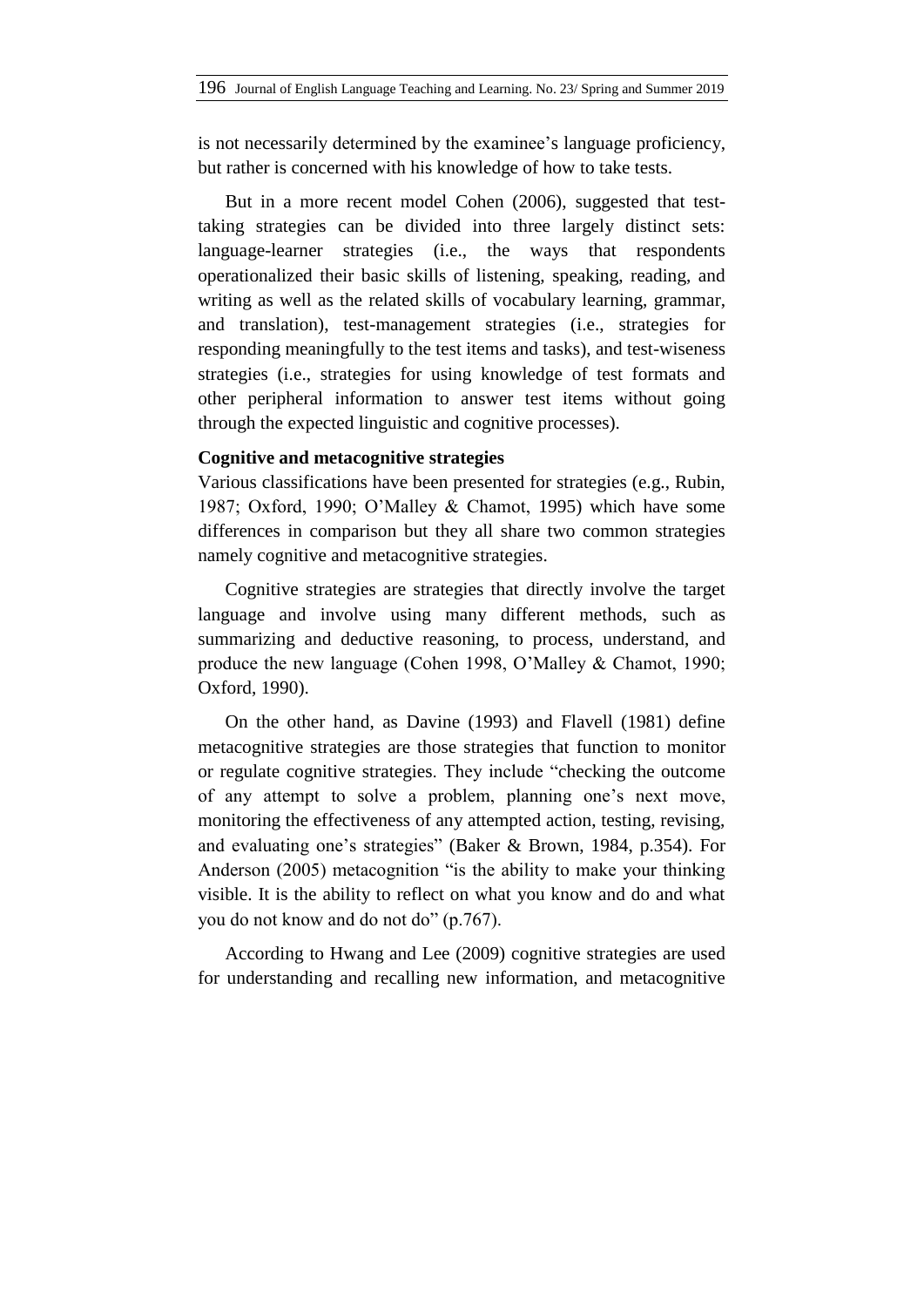strategies are applied to regulate test-takers' cognition and assess their progress. So while cognitive strategies can be defined as the testtakers' ongoing mental activities to use their language and world knowledge to solve the given tasks, metacognitive strategies are a higher order executive processing that provide a cognitive management function in language use and other cognitive activities. They are the test-takers' deliberate mental behaviors for directing and controlling their cognitive strategy processing for successful performance. In other words, metacognition or thinking about thinking is the ability to stand back and observe oneself.

Aek Phakiti (2008) has also defined cognitive strategies as "actual concise behaviors that individuals use to process language to understand, learn, or use in some context". For him cognitive strategies are composed of "comprehending," "memory," and "retrieval" strategies. Metacognitive strategies are defined as "conscious processes that regulate cognitive strategies and other processing." Metacognitive strategies are composed of "planning," "monitoring," and "evaluating" strategies (Phakiti, 2008).

## **Empirical studies on test-taking strategies**

Unlike extensive research regarding learning strategies, research on test-taking strategies used to receive less than adequate attention and was neglected. But recently there have been a few studies on its various aspects which have paved the way for further investigations. On the other hand, there have been some studies on text-processing strategies but the number of studies on test-taking strategies of reading is still really limited. Generally five areas of research can be considered for the test-taking strategies so far including: studies for validation purposes, studies to examine the effect of testing methods on the role of strategies, studies to examine the effectiveness of strategy instruction for improving performance on standardized test, studies to investigate the relationship between language proficiency and test-taking strategies, and studies to investigate the relationship between test-taking strategies and performance of various types of tests. The present study is more in line with the last two types of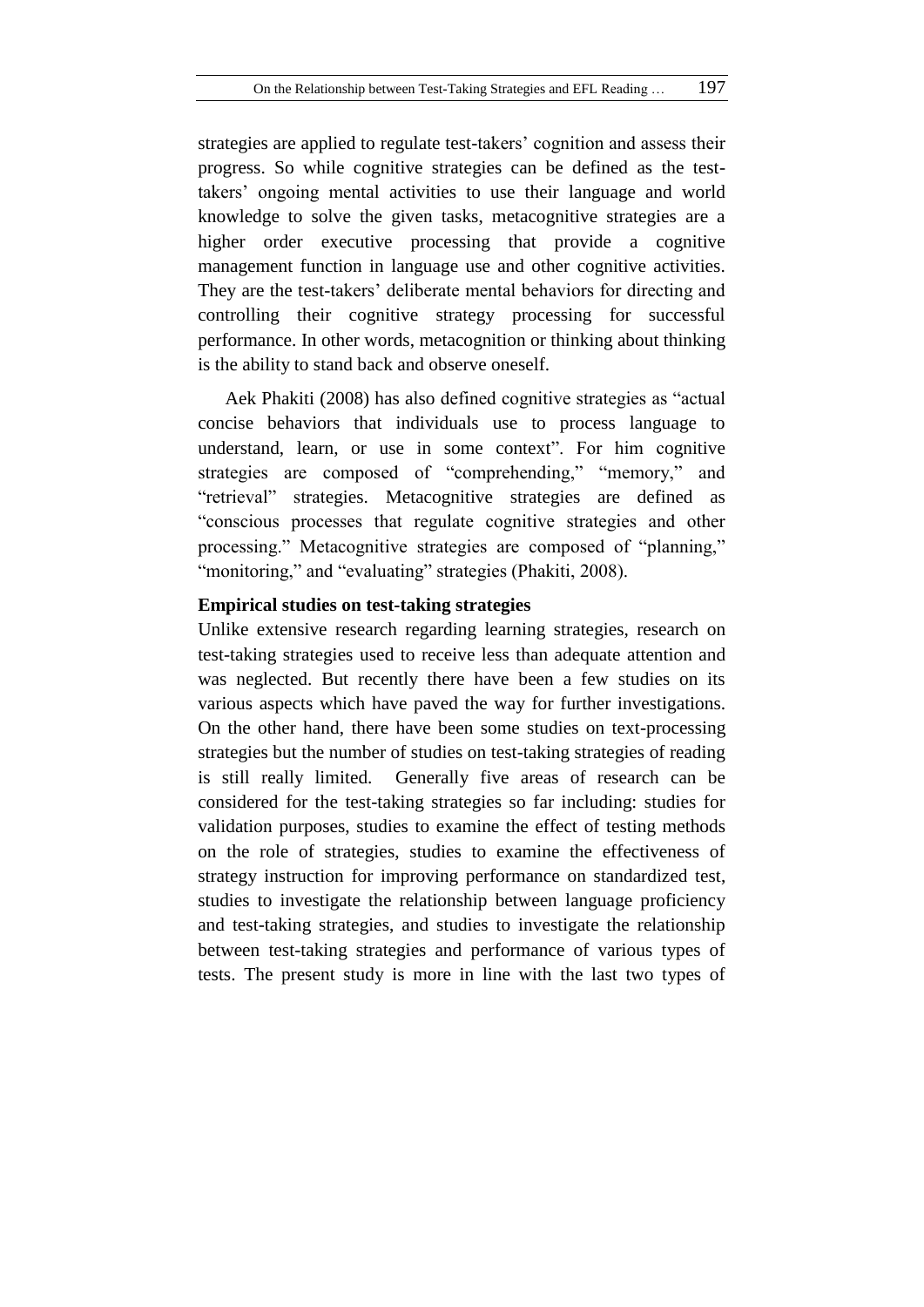studies in the related literature. A very brief report on the most prominent and recent studies is presented here.

Cohen's study (1984) is considered as one of the early studies on test-taking strategies in order to identify the test-taking strategies of EFL learners in multiple-choice reading comprehension tests. He used self-report data and identified the following strategies: reading just part of the passage and then searching for a corresponding question, matching words and phrases in the distracters or the stem with those in the passage, considering the questions before the passage, applying a fast, surface reading of the passage rather than a detailed reading, also stopping reading distracters when readers found what they judged to be a correct response.

Rezaee (2005) reported a high correlation between the participants' achieved scores and their test-taking strategy use. He also found that the degree of test-taking strategy use varies in different sections of the test. Nikolov (2006) investigated children's test-taking strategies during reading and writing tests and reported what they thought while doing these tests. She reported that some strategies involve cognitive processes and personality traits while others involve tiny tricks. Phakiti (2008) also found a positive relationship between cognitive and metacognitive strategies and reading test performance. He realized that successful test-takers applied more test-taking strategies than unsuccessful ones. In a more recent study, Stathopoulou and Nikaki (2009) investigated the test-taking strategies of Greek users of English claimed in the questionnaire to be used in the different modules of Greek State Language Exams known as KPG test and identified the most and the least common cognitive and metacognitive strategies.

In a qualitative study Rubb, Fuene, and Choi (2006) applied interview and think-aloud protocol to examine the amount of testtaking strategies during reading test and found that strategies differed based on the characteristics of multiple-choice reading questions and that reading comprehension for test-taking was not the same as that in non-testing situations.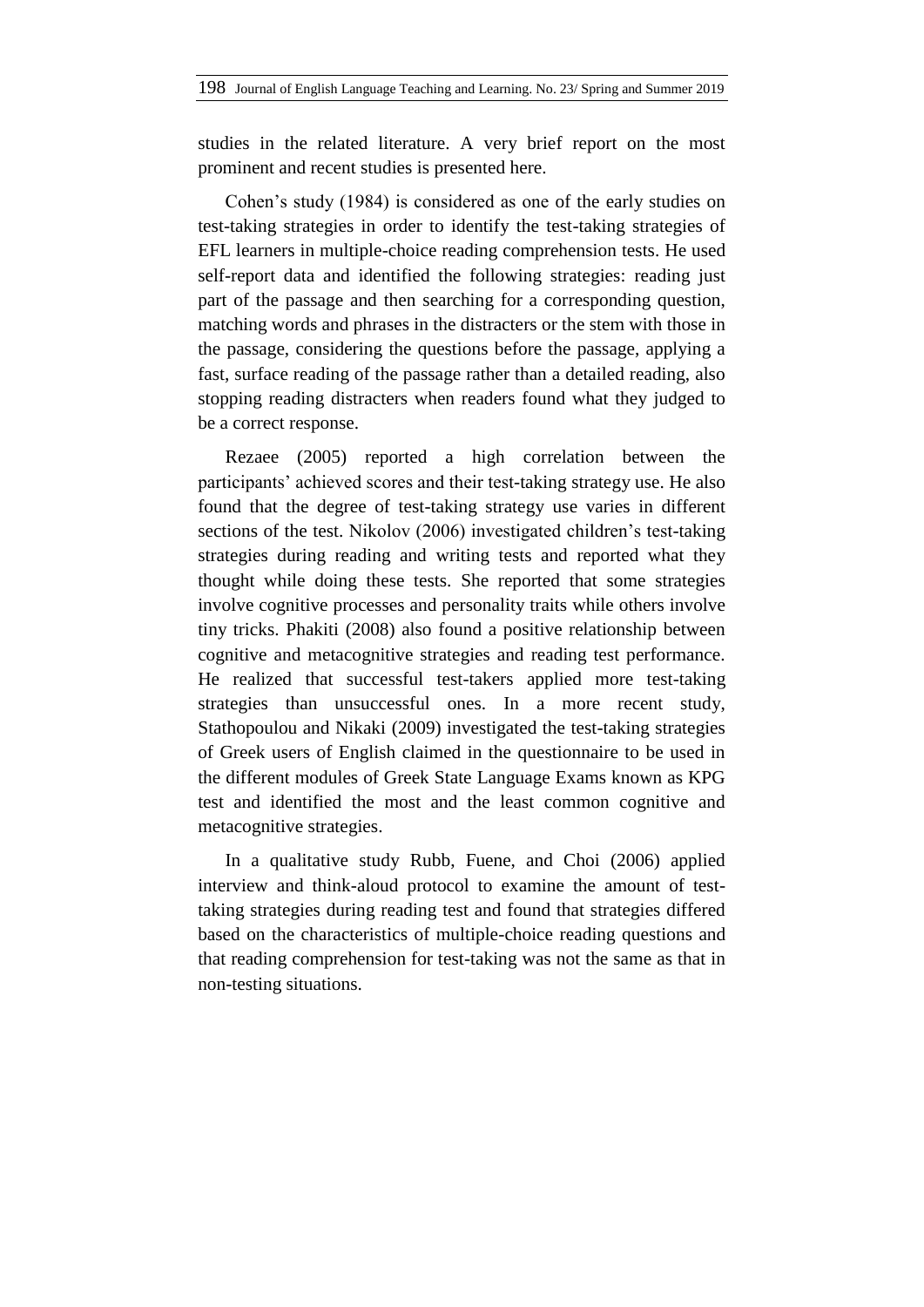Phakiti (2006) used structural equation model to examine the nature of cognitive and metacognitive strategies in reading tests. He concluded that memory and retrieval strategies facilitated EFL reading test performance via comprehending strategies; monitoring strategies performed an executive function on memory strategies, whereas evaluating strategies regulated retrieval strategies; planning strategies did not directly regulate memory, retrieval or comprehending strategies, but instead regulated these cognitive strategies via monitoring and evaluating strategies; and that only comprehending strategies were found to directly influence EFL reading test performance. He also investigated the relationship between cognitivemetacognitive strategies and EFL reading test performance and found out that the degree of relationship between strategies varied depending on the function of cognitive processing.

Cohen and Upton (2007) also determined the test-taking strategies EFL test-takers benefited from while responding a subtest of TOEFL. Their findings revealed that highly proficient test-takers mainly used academic reading skills to gain local and general understanding of the test, but other test-takers used more test-taking and test-management strategies.

Phakiti (2003) found that cognitive and metacognitive strategies were both positively correlated with the reading test performance. In the same vein Song (2004) examined the role of cognitive and metacognitive strategy use in test performance and found that they both accounted for a large part of the test scores. In a more recent study Rezvani and Tavakoli (2013) also reported a strong positive correlation between cognitive- metacognitive strategies and performance on the reading section of IELTS test. Goudarzi and Ghonsooly (2014) realized that learners' meta-awareness and testtaking strategy use significantly affected their test performance and their final achievement score. They also found a significant positive correlation between meta-awareness and test-taking strategy use during the test.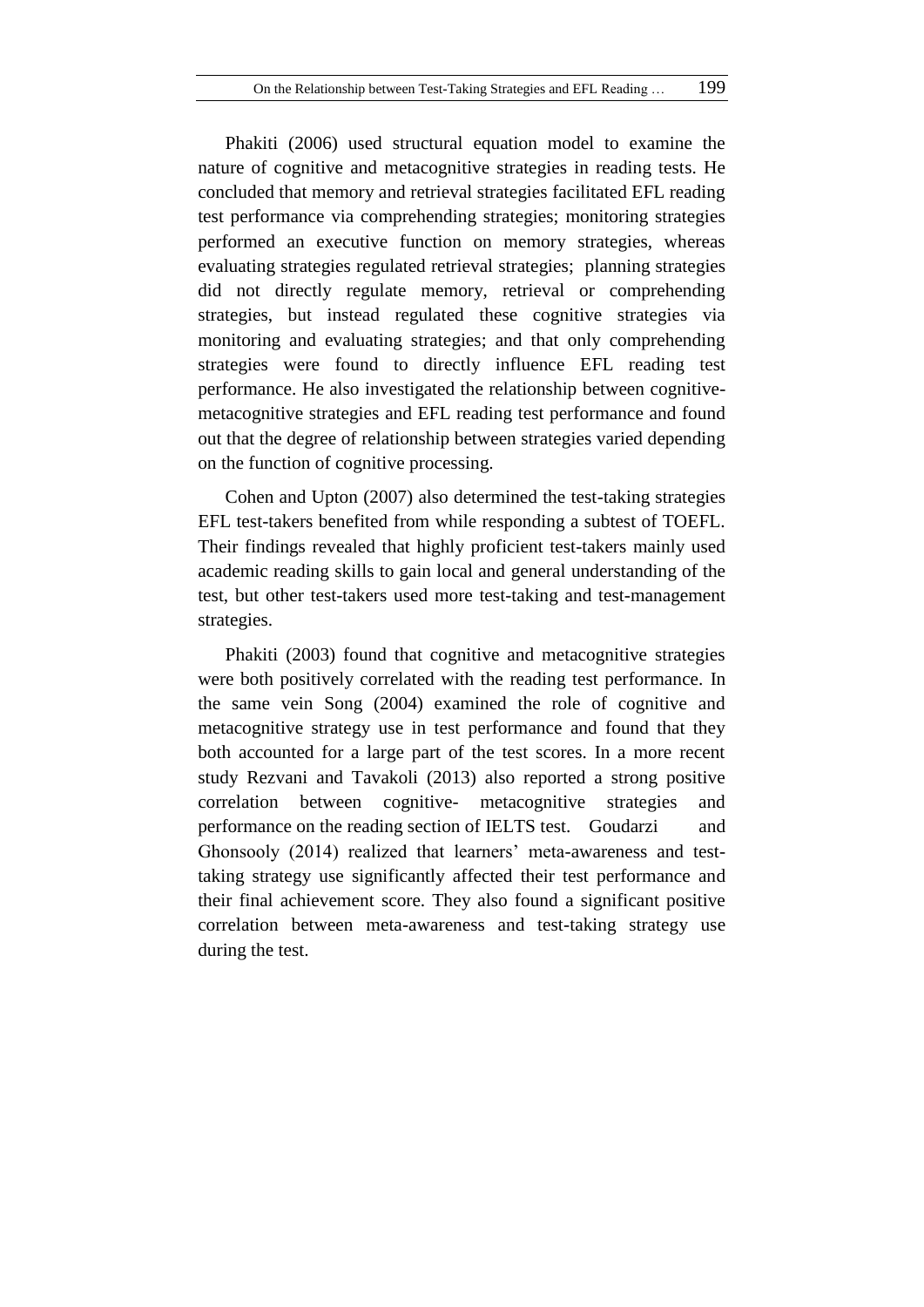Zhang et al (2011) explored the frequency of application for each test-taking strategy and reported that EFL learners at the tertiary level had a medium use of English test-taking strategies and that the most frequently used strategies by students were compensation strategies, followed by affective, metacognitive, social, cognitive, and memory strategies. They also reported that different categories of English testtaking strategies and overall strategy use were all significantly correlated with one another. With regard to text difficulty, Xiao (2006) found that strategy use was affected by difficulty level of the passage and that more successful students used more metacognitive strategies than less successful ones. Considering topic familiarity in reading comprehension tests Lee (2011) compared the strategies used in reading tests of familiar and unfamiliar topics and did not find a significant difference.

Yien (2001) found a significant relationship among test-taker characteristics, test-taking strategies, and test performance. He claimed that test-taking strategies may play a role in mediating between test-taker characteristics and test performance. Anani Sarab and Seif Reihani (2010) in their findings reported that test-takers used both contributory and non-contributory strategies to correctly answer reading test-items and that contributory and non-contributory strategies functioned differently based on the difficulty level of the texts.

According to Kashkouli and Barati (2013) a pattern can be drawn of the type of strategies used by three proficiency levels of language, but the pattern changes in times depending on the ability of the test takers and the type of tasks. In their study on test-wiseness strategies on PBT and IBT Tavakoli and Hayati Samian (2014) did not a find a significant difference in the employment of test-wiseness strategies between the test-takers higher and lower than the mean in grammar test. They found "reading the instructions carefully before the items" as the most and "revising an answer to correct misspellings" as the least frequent strategies.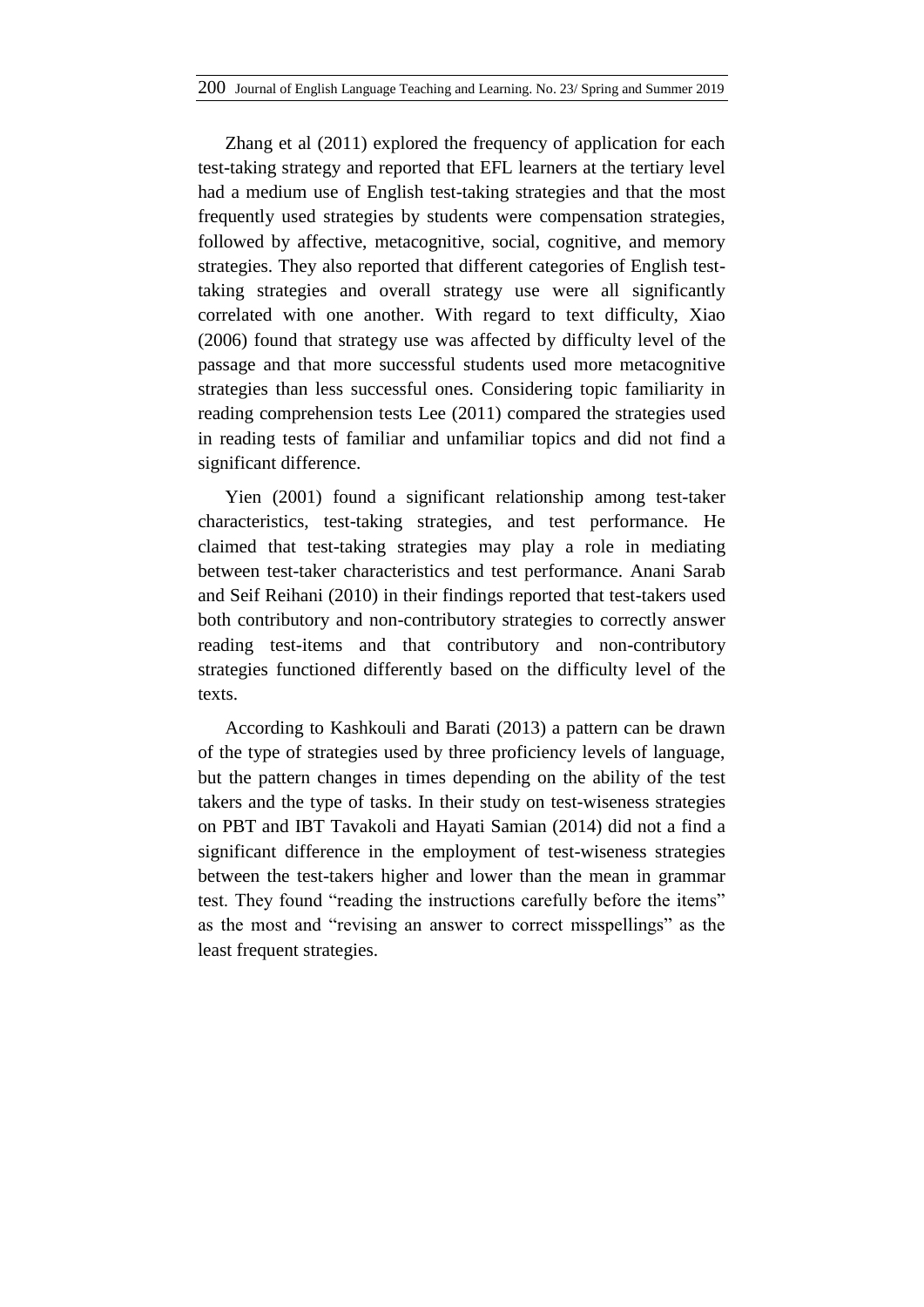Jamil, Abd Aziz, and Abdul Razak (2010) investigated the testtaking strategies used by low and high proficient learners in reading test and, surprisingly, did not find a significant difference between them. Pourdana et al. (2012), in contrast with the results of previous similar studies, did not found a significant correlation between reading comprehension scores and test-taking strategies but they found a negative correlation between reading comprehension scores and test management strategies.

Scharnagl (2004) conducted an experimental study on the effect of test-taking strategy instruction on reading achievement of lowperforming third grade students and found it quite effective. Raojevic's research (2009) also revealed the effectiveness of providing students with explicit strategy instruction when reading and responding to different forms of texts. Pour-Mohammadi and Zainol Abidin (2012) also investigated the effect of test-taking strategy instruction on reading performance of EFL learners and found it significantly effective.

Each of the studies reviewed in this section and some more not mentioned in this paper had considered a particular aspect of testtaking strategy in EFL context and tried to shed some light on it. The present study also focused on this issue in EFL context of Iran in which reading performance is included as the main part of almost all high and low stake EFL tests.

#### **Method**

## **Participants**

A total of 214 Iranian male and female EFL university students majoring in English Literature, Teaching English and Translation participated in this study. The participants were chosen from students who had Reading Comprehension (III) as a compulsory undergraduate course for sophomores of English major. The selection of participants of the study was based on convenience sampling.

### **Data collection instruments**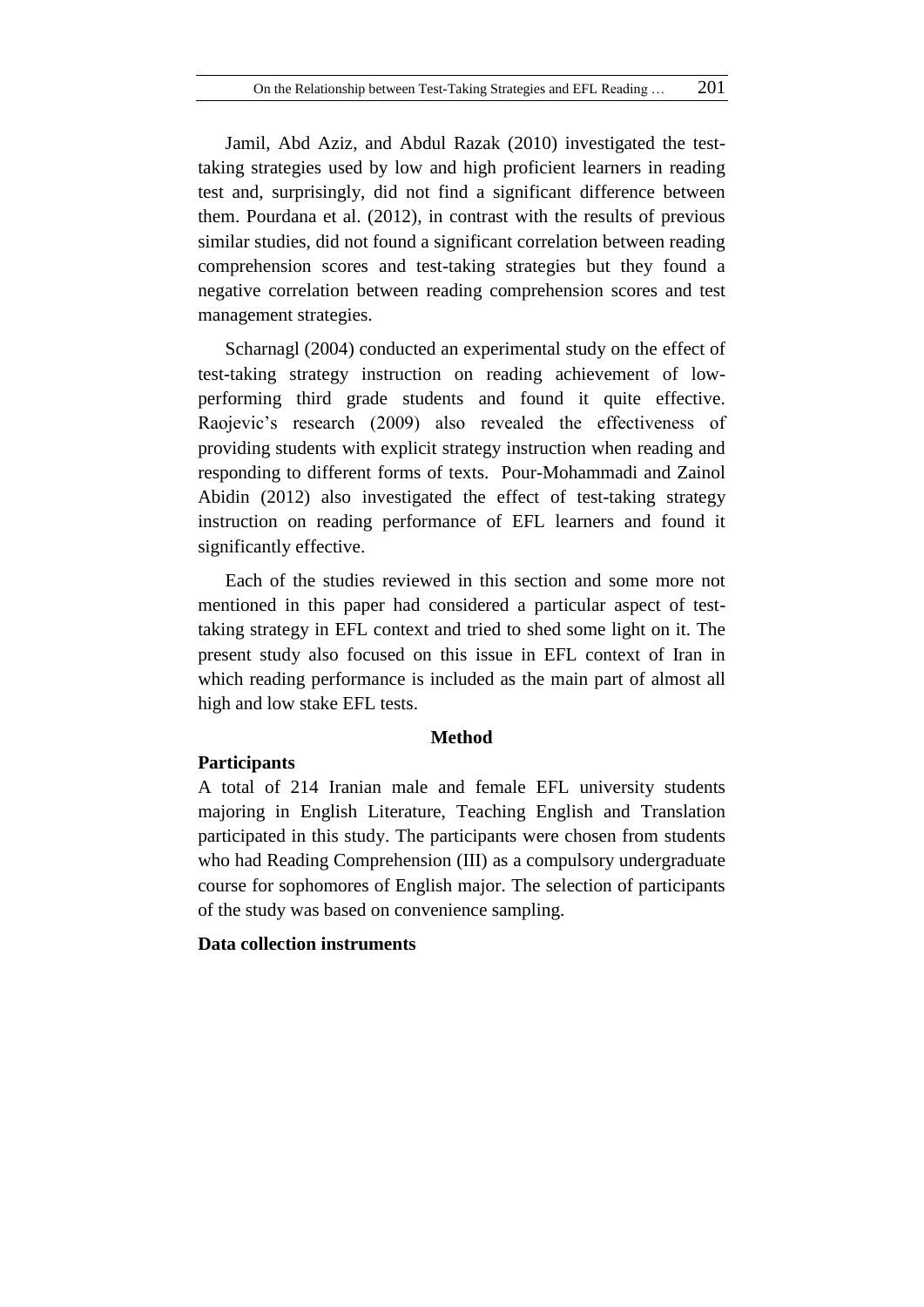A standardized reading comprehension test which was in fact the reading comprehension section of a complete test of English proficiency was used to assess the participants' reading comprehension proficiency. This test included three passages along with 33 multiple choice items. The reliability of the test was computed through KR-21 method of calculating reliability and the index obtained was 0.63.

To measure cognitive and metacognitive strategies a thirty fiveitem questionnaire was taken from a similar study on strategies by Phakiti (2003). The questionnaire items in the study were similar to Purpura's (1999), but adjusted to suit a reading test. Using Cronbach alpha, the reliability of the questionnaire was found to be 0.96. The questionnaire is a five-point Likert scale with 5 scale responses. The items were in the form of statements and the participants graded their answers on this scale from one to five points including never, sometimes, often, usually, and always.

#### **Data collection procedures**

The participants were asked to take a reading comprehension test, and a cognitive-metacognitive questionnaire on how they think while completing the test in their regular reading tests. To reduce any order effect of the instruments counterbalancing was used. Regarding the time, they were allowed as much time as they needed to complete the two instruments. These students were divided into three groups of successful ( $N=61$ ), moderately successful ( $N=108$ ), and unsuccessful (N=45), according to their total grades on the reading comprehension test. Group A with scores over one SD above the mean score, group B with scores between one SD above and below the mean score, and group C with scores under one SD below the mean score.

Each participant received two scores: a reading score whose possible range was 0-33 and a 35 strategy scores with a possible range of 1-5 for each item. Each correctly chosen answer on Reading Test gained one point. No negative points were given to wrongly chosen responses. The answers to each item on the questionnaire received scores from 1 for the lowest frequency to five for the highest. The subjects were asked to mark only one choice for each item.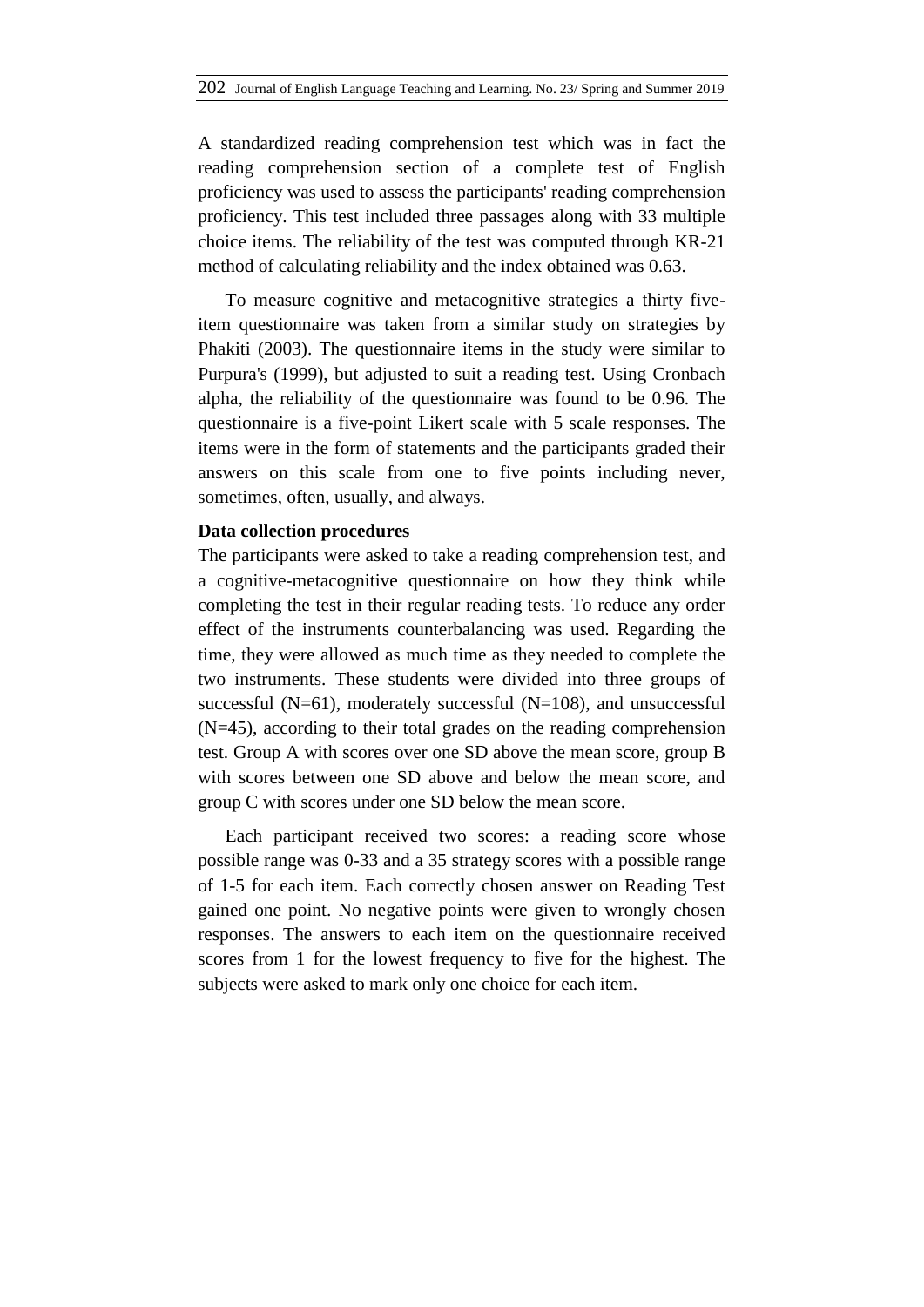In order to recheck and reassure what counts as evidence triangulation was used in this study. It was accomplished by checking the data from the test and the questionnaire against the data from the retrospective interview. The only relevant qualitative data in this study was what the test-takers had to say about their own strategy use. Furthermore, such instruments used in this study could help students develop greater awareness of the strategies they employed during reading.

Six of these students (three successful, and three unsuccessful) accepted to cooperate with the researcher in retrospective interviews. During interview sessions first the participants were asked about their attitudes towards learning English and reading in English. They were then asked to report on strategies they used when attempting to complete the reading comprehension test. At this stage they were provided with the reading comprehension test to help them how they thought. They were then given ten minutes to do a reading test. It consisted of a short reading comprehension passage and five multiplechoice comprehension questions taken from Shiraz University Proficiency Test (SUPT TEST). The participants were asked to carry out this activity the way they would do in a real test. They were then asked about their strategy use when trying to comprehend the reading passages and answering the questions. It appeared that the interviewees reported test-taking strategies rather than reading strategies because they were asked to explain the reason for choosing a specific choice in a specific item.

Participants were allowed to respond in their native language so that speaking ability would not interfere with their ability to express the strategies. Each interview lasted about 20 minutes. All interviews were audio taped with the participants' consent. The interviews were then completely transcribed and even some of the observed actions of the participants were included. The data were transcribed according to He's transcription conventions (1998 cited in Soria, 2001) As Green (1998) suggests a unit of analysis which would be a phrase, a clause or a sentence should be identified for the purpose of segmenting verbal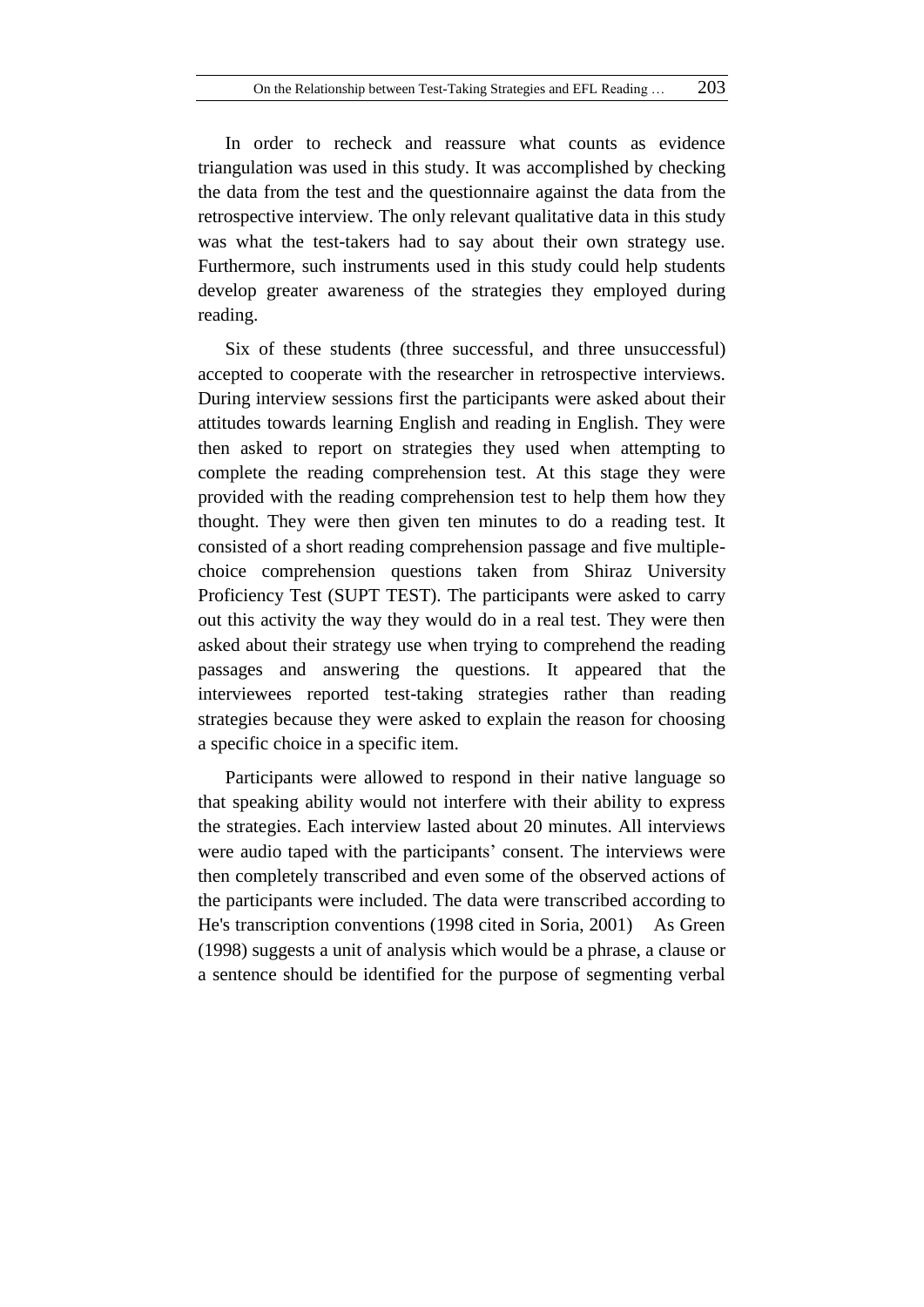reports. In the present study, not only the phrases and the sentences were taken to be the unit of analysis, but special actions taken by the participants in answering the questions were also taken into consideration because they were all found to be informative. Following that, the participants' statements were segmented by / and their action by {{ }} at the end of each unit. Having transcribed and segmented the data, a coding scheme was developed to codify the knowledge sources used by each participant. In doing so, Oxford's (1990) taxonomy of language learning strategy was set as the base. In order to codify the protocols, each segment providing a knowledge source was taken into account and an appropriate strategy code was specified for it.

In order to calculate the reliability of the codified protocols 10 percent of the whole data was randomly selected and recodified by the researcher after the time interval of 10 days. For this sample, thirteen segments out of fourteen were recodified in the same way. Consequently, the intra-coder reliability index was 0.92. In order to calculate the inter-coder reliability index of the protocols, another researcher who was familiar with the codification procedure recodified about 20 percent of the whole tape scripts. Twenty nine segments out of the thirty six segments were codified the same way the researcher had done before. As a result, the inter-coder reliability index was 0.85.

## **Findings and discussion**

## **Data from test and questionnaire**

Pearson Product Moment Correlation formula was used to investigate the relationship between cognitive and metacognitive strategy use and reading test performance separately. The results are presented in Table 1.

Table 1: *Correlations between cognitive/metacognitive strategy use and reading test performance*

| Reading test | Cognitive  | Metacognitve |
|--------------|------------|--------------|
| performance  | strategies | strategies   |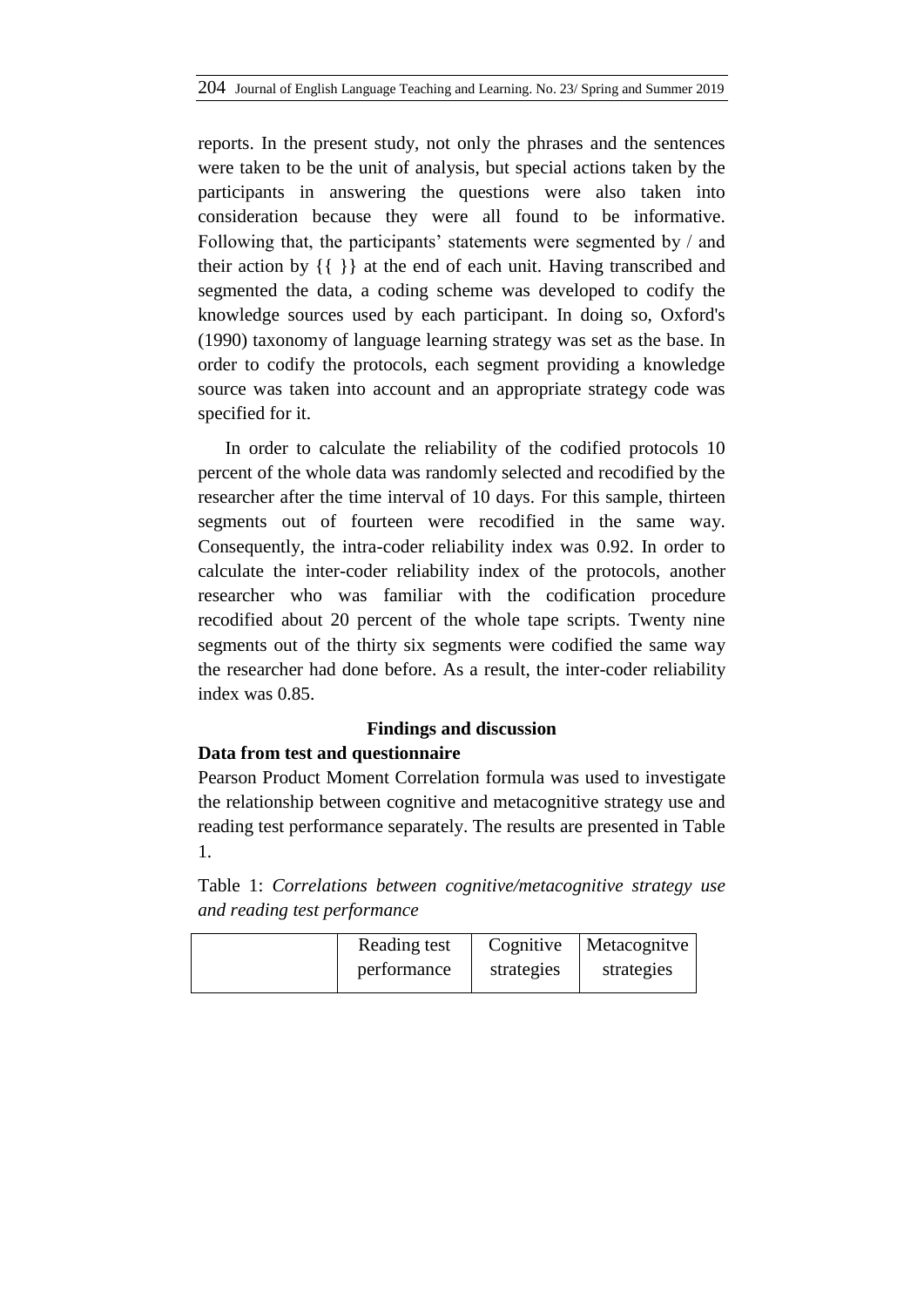| Reading test | $(**)$ | $(**)$           |
|--------------|--------|------------------|
| performance  |        | .68 <sub>0</sub> |

As presented in Table 1 there exists a significant positive correlation between cognitive test-taking strategy use and reading test performance (r  $(212) = 0.61$ , p<0.05) and between metacognitive testtaking strategy use and reading test performance  $(r (212) = 0.68,$ p<0.05).

A multi-linear regression was calculated to predict reading comprehension performance based on cognitive and metacognitive test-taking strategies, that is to identify the extent to which cognitive and metacognitive strategies influenced reading test performance, while the predictors were cognitive test-taking strategies, and metacognitive test-taking strategies, and the dependent variable was reading test performance. Tables 2 and 3 reflect the results of this analysis.

Table 2: *The predictability power of the model*

|       |         |          | Adjusted R | Std. Error of |
|-------|---------|----------|------------|---------------|
| Model |         | R Square | Square     | the Estimate  |
|       | .702(a) | .493     | .485       | .50318        |

Table 2 illustrate that 49.3 percent of variance in reading test performance can be explained by the model (cognitive strategies, and metacognitive strategies). This is quite a respectable result particularly when compared to some of the results reported in journals.

| Table 3: ANOVA |  |
|----------------|--|
|----------------|--|

|       |            | Sum of  |     | Mean   |        |         |
|-------|------------|---------|-----|--------|--------|---------|
| Model |            | Squares | Df  | Square | F      | Sig.    |
|       | Regression | 51.635  | 3   | 17.212 | 67.980 | .000(a) |
|       | Residual   | 53.169  | 210 | .253   |        |         |
|       | Total      | 104.804 | 213 |        |        |         |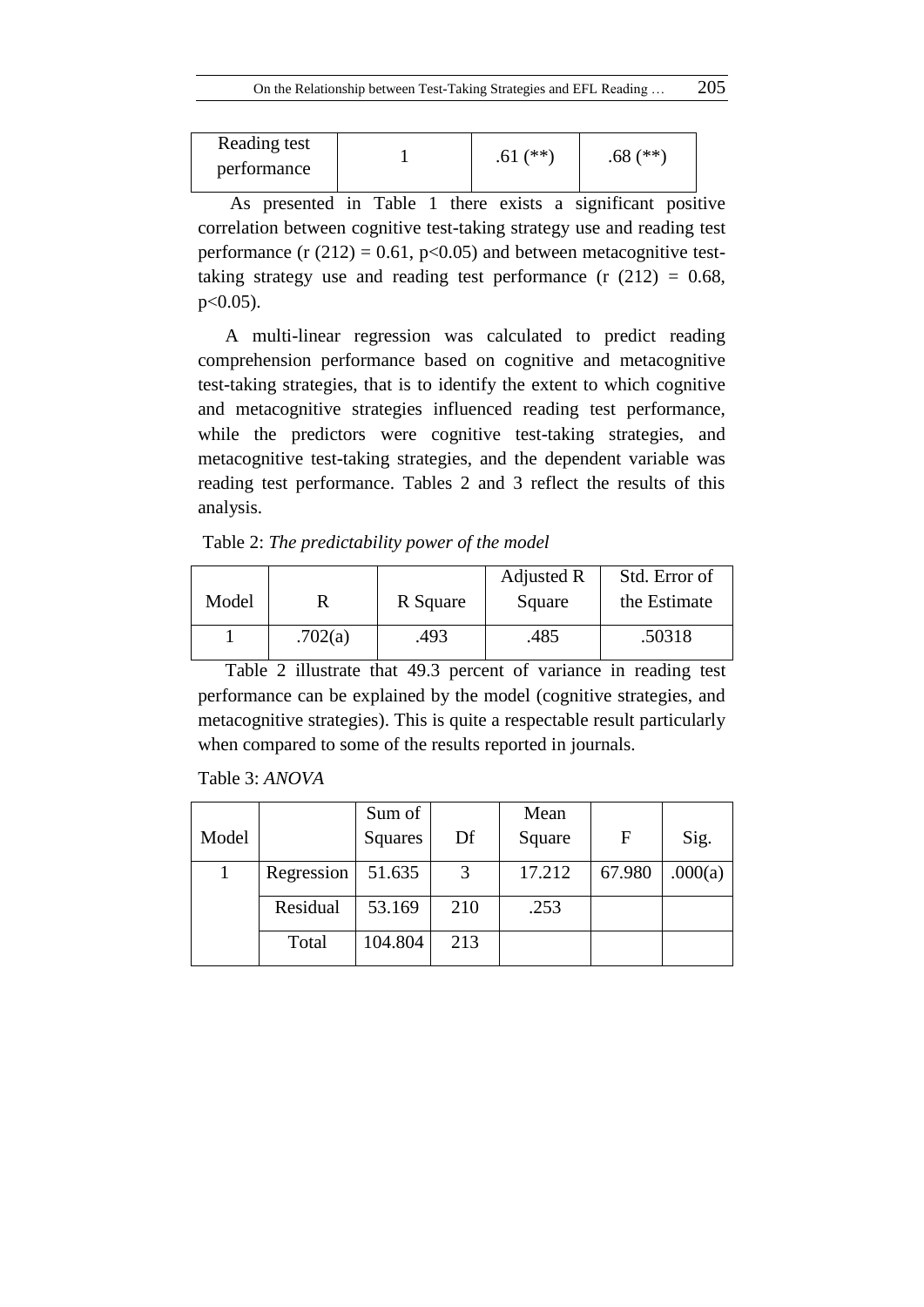Table 3 shows the statistical significance of the result. It means that the model can significantly predict the variance in reading test performance. A significant regression equation was found  $(F=(3,210)$  $= 67.98$ , P<0.05) with an  $R^2$  of 0.49.

Later the amount of contribution of each variable included in the model (metacognitive and cognitive strategies) to the prediction of reading test performance was investigated. Table 4 illustrates which of these variables contributed to the prediction of reading test performance.

| Model |                             | Unstandardized<br>Coefficients |               | Standardized<br>Coefficients | t     | Sig. |
|-------|-----------------------------|--------------------------------|---------------|------------------------------|-------|------|
|       |                             | B                              | Std.<br>Error | <b>B</b> eta                 |       |      |
|       | (Constant)                  | .046                           | .429          |                              | .108  | .914 |
|       | Metacognitive<br>strategies | .018                           | .004          | .522                         | 4.084 | .000 |
|       | Cognitive<br>strategies     | .013                           | .009          | .191                         | 1.501 | .135 |

Table 4: *The predictability power of each component of the model*

Table 4 vividly presents that the Beta for metacognitive strategies is larger (Beta= 0.52), which means that this variable makes the strongest contribution to explaining reading test performance (t=4.08, p<0.05). Cognitive strategies made less of the contribution (Beta= 0.19,  $t=1.50$ ,  $p<0.05$ ).

Furthermore, in order to find whether test-takers in three different levels of success, i.e., highly successful, moderately successful, and unsuccessful, differed in their use of cognitive and metacognitive strategy one-way ANOVA was used. Tables 5 and 6 present the results of ANOVA test for metacognitive test-taking strategies.

Table 5: *Metacognitive strategy use difference in three groups of success*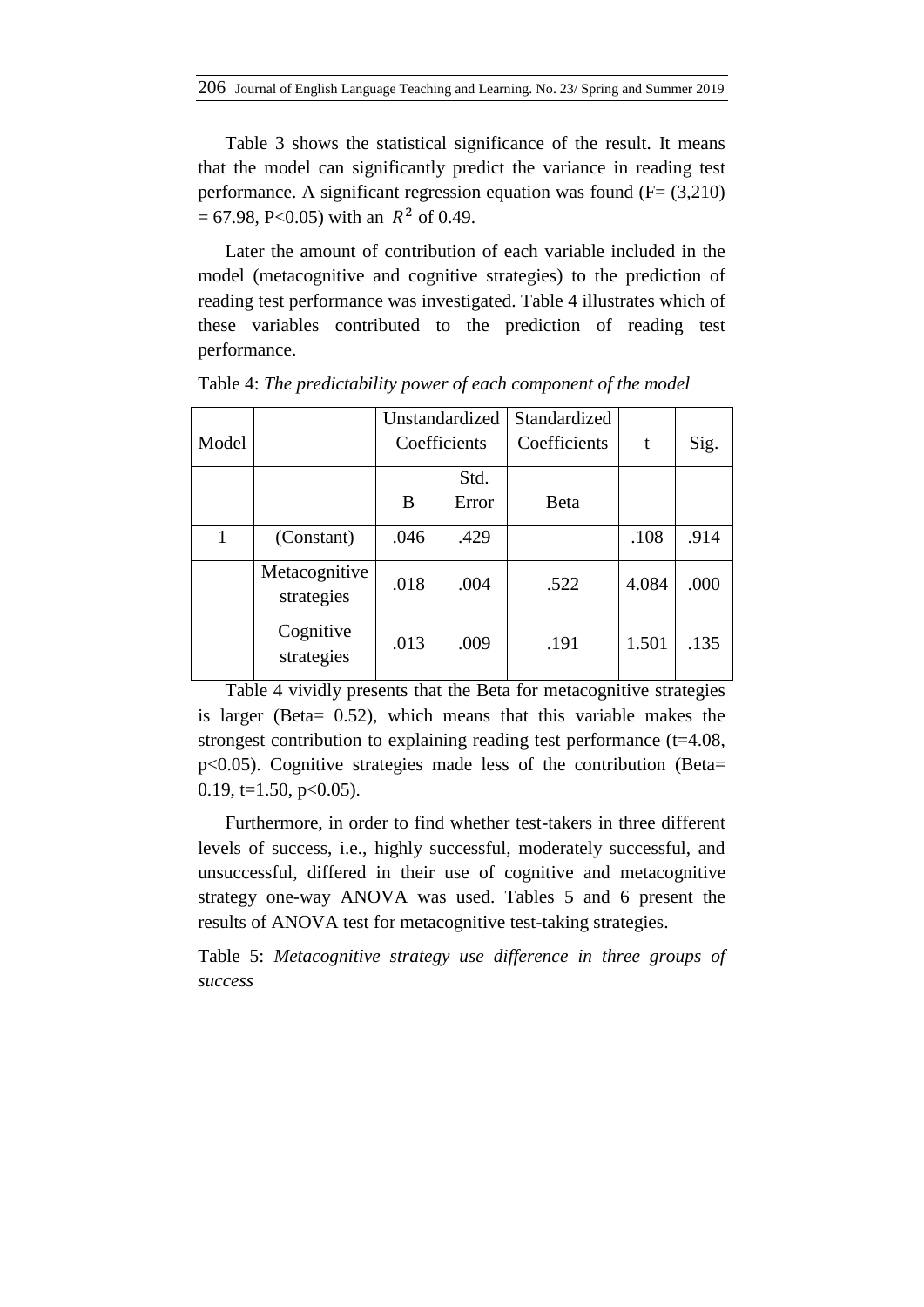|                | Sum of    | df  | Mean      | F       | Sig. |
|----------------|-----------|-----|-----------|---------|------|
|                | Squares   |     | Square    |         |      |
| <b>Between</b> | 42483.900 | 2   | 21241.950 | 101.806 | .000 |
| Groups         |           |     |           |         |      |
| Within         | 44025.277 | 211 | 208.651   |         |      |
| Groups         |           |     |           |         |      |
| Total          | 86509.178 | 213 |           |         |      |

As the results in Table 5 shows there is a significant difference in metacognitive strategy use of test-takers in three different levels of success. An analysis of variance showed that the effect of metacognitive was significant,  $(F (2,211) = 101.81, P < 0.05)$  so there is a statistically significant difference in the metacognitive test-taking strategy use between all three success groups. In order to know which of the specific groups differed, post-hoc analysis was done. Table 6 reflects the results of post-hoc analysis.

| Table 6: Post hoc test |  |  |  |  |
|------------------------|--|--|--|--|
|------------------------|--|--|--|--|

| (I) success              | success<br>(J)           | Mean          | Std. Error | Sig. |
|--------------------------|--------------------------|---------------|------------|------|
| groups                   | groups                   | Difference    |            |      |
|                          |                          | $(I-J)$       |            |      |
| unsuccessful             | moderately<br>successful | $-22.8056(*)$ | 2.56293    | .000 |
|                          | successful               | $-40.4973(*)$ | 2.83852    | .000 |
| moderately<br>successful | unsuccessful             | $22.8056(*)$  | 2.56293    | .000 |
|                          | successful               | $-17.6917(*)$ | 2.31354    | .000 |
| successful               | unsuccessful             | $40.4973(*)$  | 2.83852    | .000 |
|                          | moderately<br>successful | $17.6917(*)$  | 2.31354    | .000 |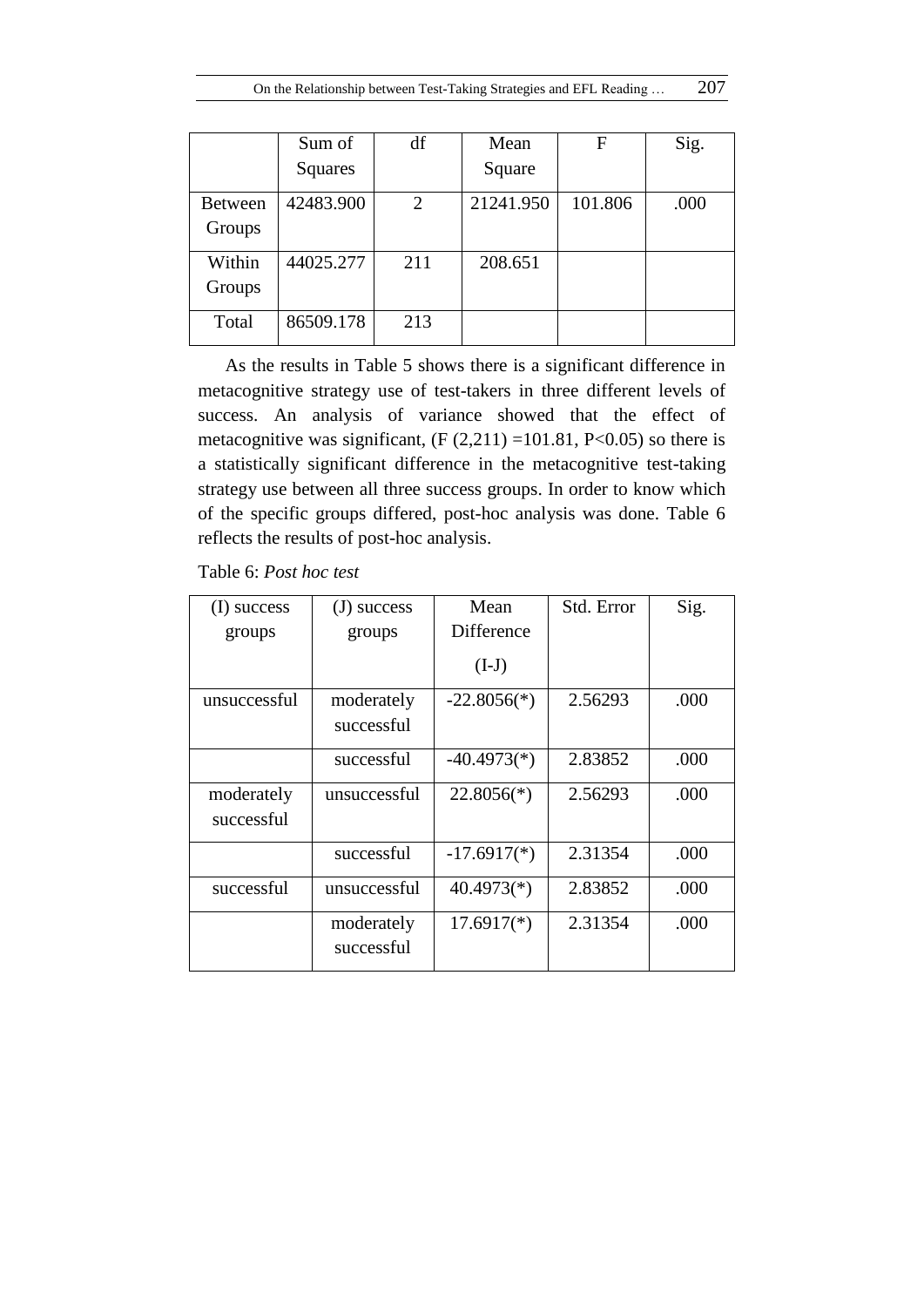As shown in Table 6 there was a statistically significant difference between the three success groups as determined by one-way ANOVA  $(F (2, 211)=101.81, P<0.05)$ . A Tokay post-hoc test revealed that the use of metacognitive test-taking strategies was statistically significantly different among all three success groups of successful, moderately successful, and unsuccessful. The second one-way ANOVA was applied to present cognitive test-talking strategies, the result of which is shown in Table 7.

Sum of Squares df Mean Square  $F$  | Sig. Between Groups  $10109.033$  2 5054.516 88.892  $_{000}$ Within Groups 11997.739 211 56.861 Total 22106.771 213

Table 7: *Cognitive strategy use difference in three groups of success*

Table 7 reflects a significant difference in cognitive strategy use of test-takers in three different levels of success (F (2,211) =88.89, P<0.05) so there is a statistically significant difference in the cognitive test-taking strategy use between success groups. Again a post-hoc analysis was done to know which of the specific groups differed. Table 8 presents the results of post-hoc analysis.

Table 8: *Post hoc test*

| (I) success | (J) success | Mean       | Std. Error | Sig. |
|-------------|-------------|------------|------------|------|
| groups      | groups      | Difference |            |      |
|             |             | $(I-J)$    |            |      |
|             |             |            |            |      |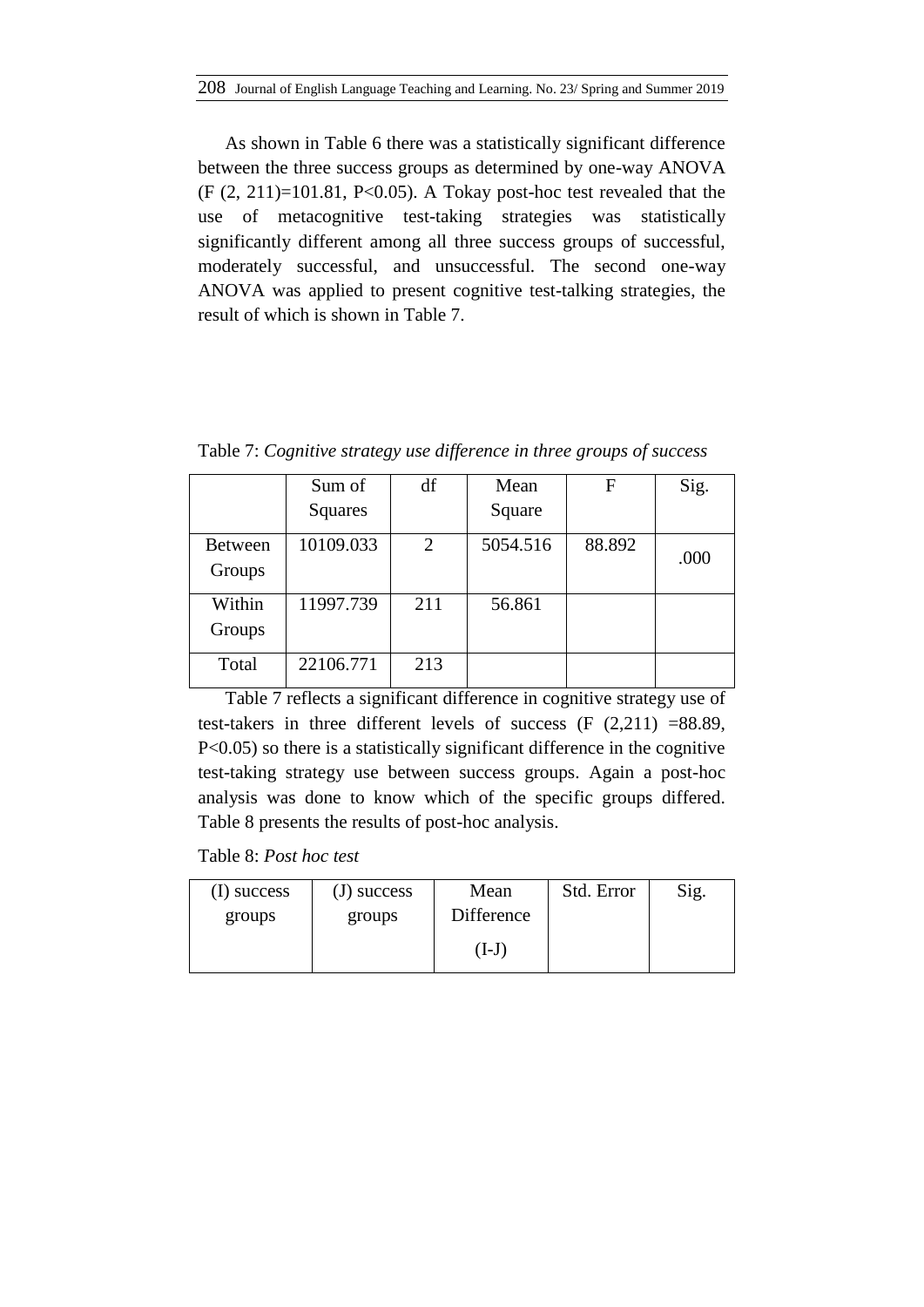| moderately   | $-8.1833(*)$  | 1.33794 | .000 |
|--------------|---------------|---------|------|
| successful   |               |         |      |
| successful   | $-19.3049(*)$ | 1.48180 | .000 |
| unsuccessful | $8.1833(*)$   | 1.33794 | .000 |
|              |               |         |      |
| successful   | $-11.1216(*)$ | 1.20774 | .000 |
| unsuccessful | $19.3049(*)$  | 1.48180 | .000 |
| moderately   | $11.1216(*)$  | 1.20774 | .000 |
| successful   |               |         |      |
|              |               |         |      |

Table 8 shows that the use of cognitive test-taking strategies was statistically significantly different among all three success groups of successful, moderately successful, and unsuccessful.

# **Data from interviews**

Data gathered from the transcription and codification of the recorded interviews were entered into SPSS. Since the number of cognitive and metacognitive test-taking strategies for each successful and unsuccessful participant was counted the obtained data were of nominal nature. Chi-square formula which deals with comparison of frequencies was consequently applied to find out whether there was a difference between successful and unsuccessful test-takers in their cognitive and metacognitive strategy use. Tables 9 and 10 reflect the results.

|                 |            |                    | Strategy |              |       |
|-----------------|------------|--------------------|----------|--------------|-------|
|                 |            |                    | cognitiv | metacognitiv |       |
|                 |            |                    | e        | e            | Total |
| Reading         | successful | Count              | 35       | 82           | 117   |
| Performanc<br>e |            | Expecte<br>d Count | 53.6     | 63.4         | 117.  |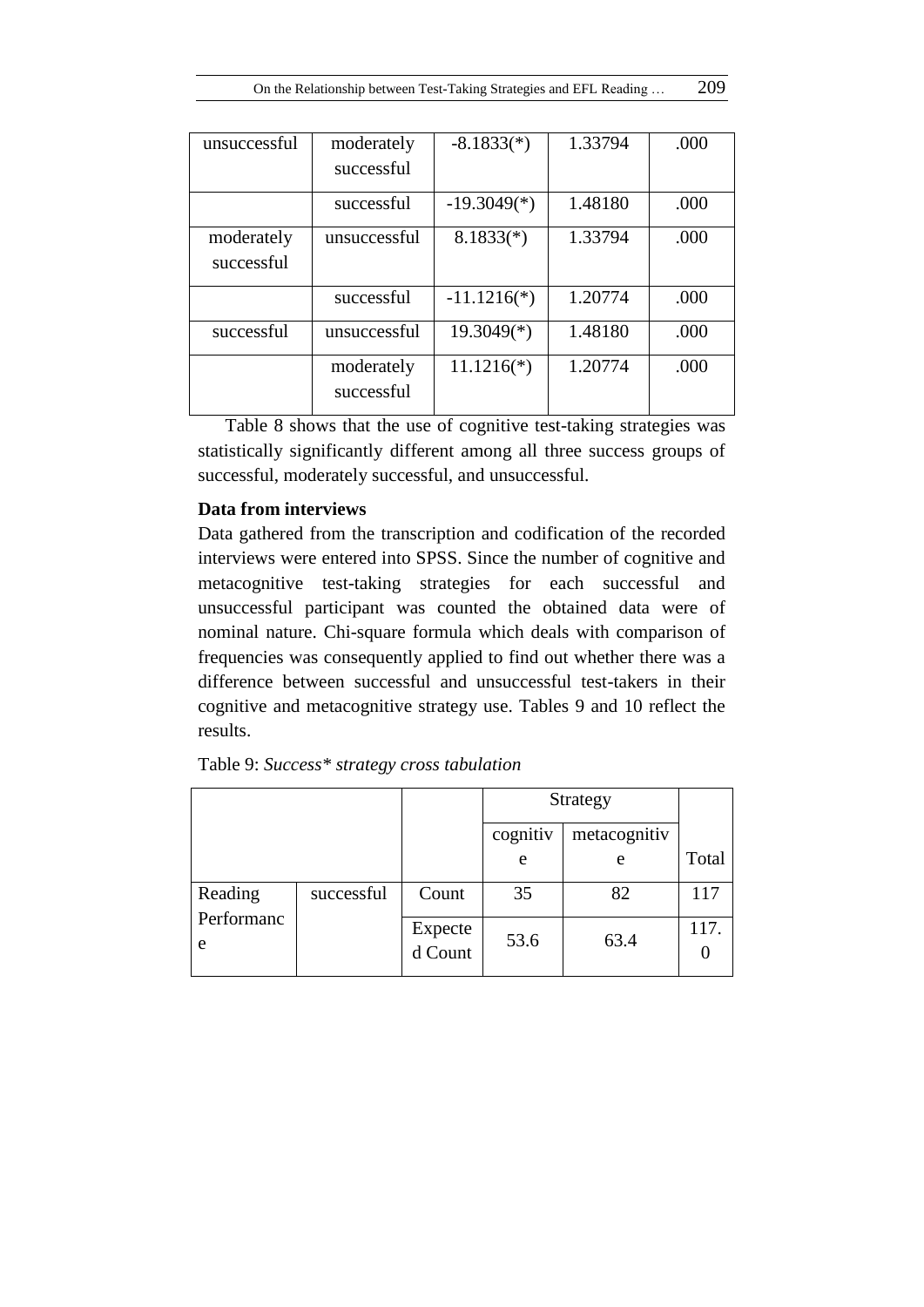210 Journal of English Language Teaching and Learning. No. 23/ Spring and Summer 2019

|       | unsuccessfu | Count              | 36   |      | 38   |
|-------|-------------|--------------------|------|------|------|
|       |             | Expecte<br>d Count | 17.4 | 20.6 | 38.0 |
| Total |             | Count              | 71   | 84   | 155  |
|       |             | Expecte<br>d Count | 71.0 | 84.0 | 155. |

Table 10: *Chi-Square Test*

|                        |           |    | Asymp.     | Exact      | Exact      |
|------------------------|-----------|----|------------|------------|------------|
|                        |           |    | Sig. $(2-$ | $Sig. (2-$ | $Sig. (1-$ |
|                        | Value     | df | sided)     | sided)     | sided)     |
| Pearson Chi-<br>Square | 48.553(b) |    | .000       |            |            |

As shown in Table 10 there is a significant difference between successful and unsuccessful test-takers in using both cognitive and metacognitive test-taking strategies. While successful test-takers use metacognitive test-taking strategies  $(N= 82)$  more than cognitive testtaking strategies ( $N = 35$ ), for unsuccessful test-takers the number of metacognitive strategies  $(N= 2)$  is much less than cognitive strategies  $(N= 36)$ .

To put it in a nutshell these findings answered the research questions revealing that:

1. Reading test performance is positively related with both metacognitive and cognitive test-taking strategies.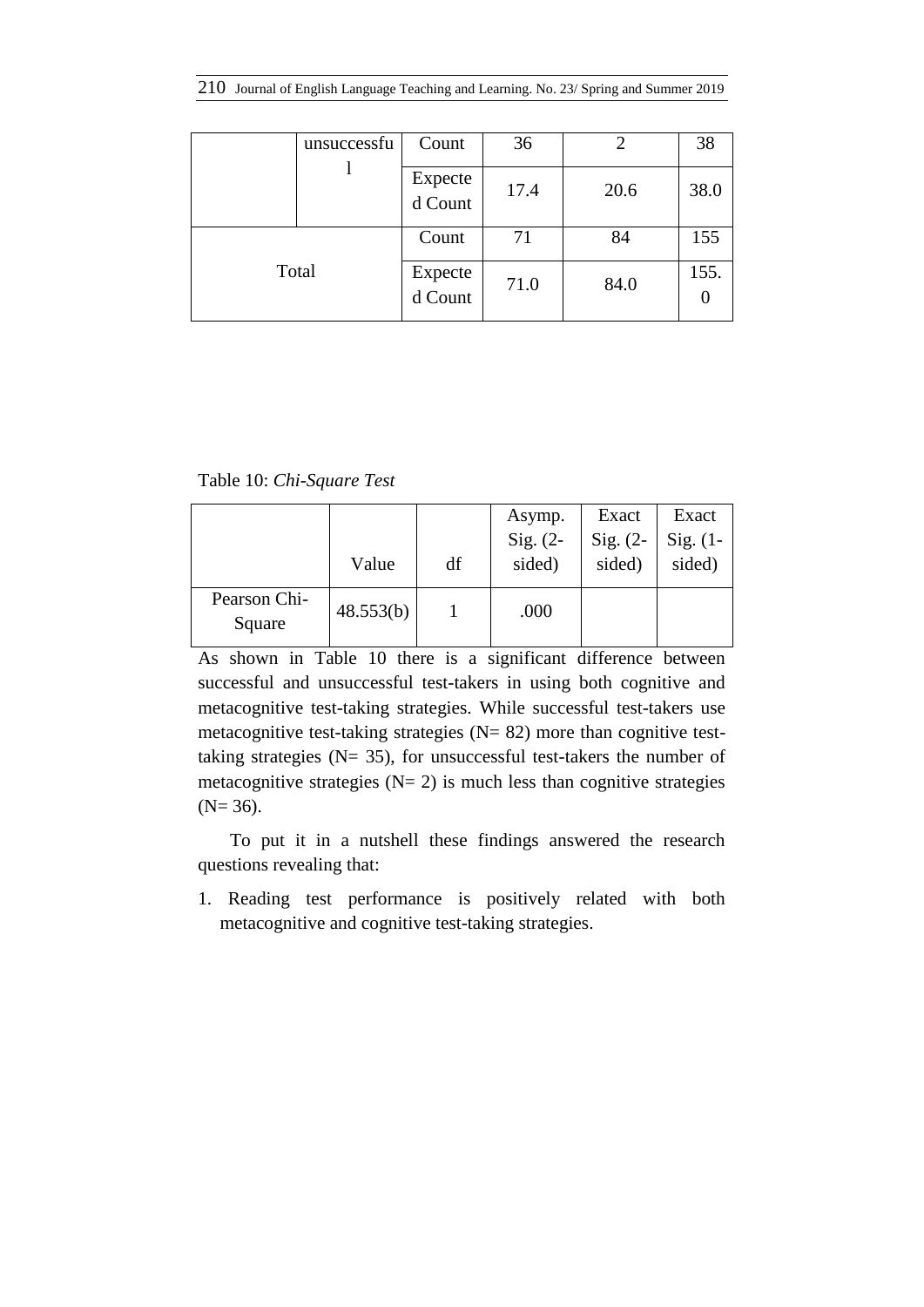- 2. Almost half of the variance in reading test performance (%49.30) can be explained by these two test-taking strategies and metacognitive strategy plays a greater role in this variance.
- 3. Three groups of successful, moderately successful, and unsuccessful test-takers differed in their use of both metacognitive and cognitive strategies.
- 4. Metacognitive test-taking strategies are applied more than cognitive test-taking strategies and the difference is much more among successful test-takers than unsuccessful ones.

Test-takers' test performance is directly related to two main factors. First their knowledge on test content and second their testwiseness. Test-takers' can improve their performance on test and so test results by applying test-taking strategies whatever their content knowledge is. So appropriate use of cognitive and metacognitive strategies can be an additional tool for test-takers to get better results. Therefore a positive relationship is expected between test-taking strategies and test performance.

All pieces of previous research also showed that there is for sure a positive relationship between test-taking strategies and test performance in general (Yien, 2001; Purpura, 1999) and reading test performance in particular (see for example, Phakiti, 2003; Bornholt, 2002; Paris et al., 2000). Positive effect of test-taking strategies instruction on test performance (Amer 1993) as well as on reading test performance (Carrell, Pharis & Liberto 1989) also implies the fact that there is such a positive relationship between these two variables. And as expected the present research found such a significant positive correlation between cognitive/metacognitive test-taking strategies and reading test performance.

Generally, the results revealed the fact that the variance in reading test results can be predicted by cognitive and metacognitive testtaking strategies, but metacognitive strategy is a stronger predictor. The reason for such a finding can be attributed to the positive relationship between cognitive/ metacognitive strategies and reading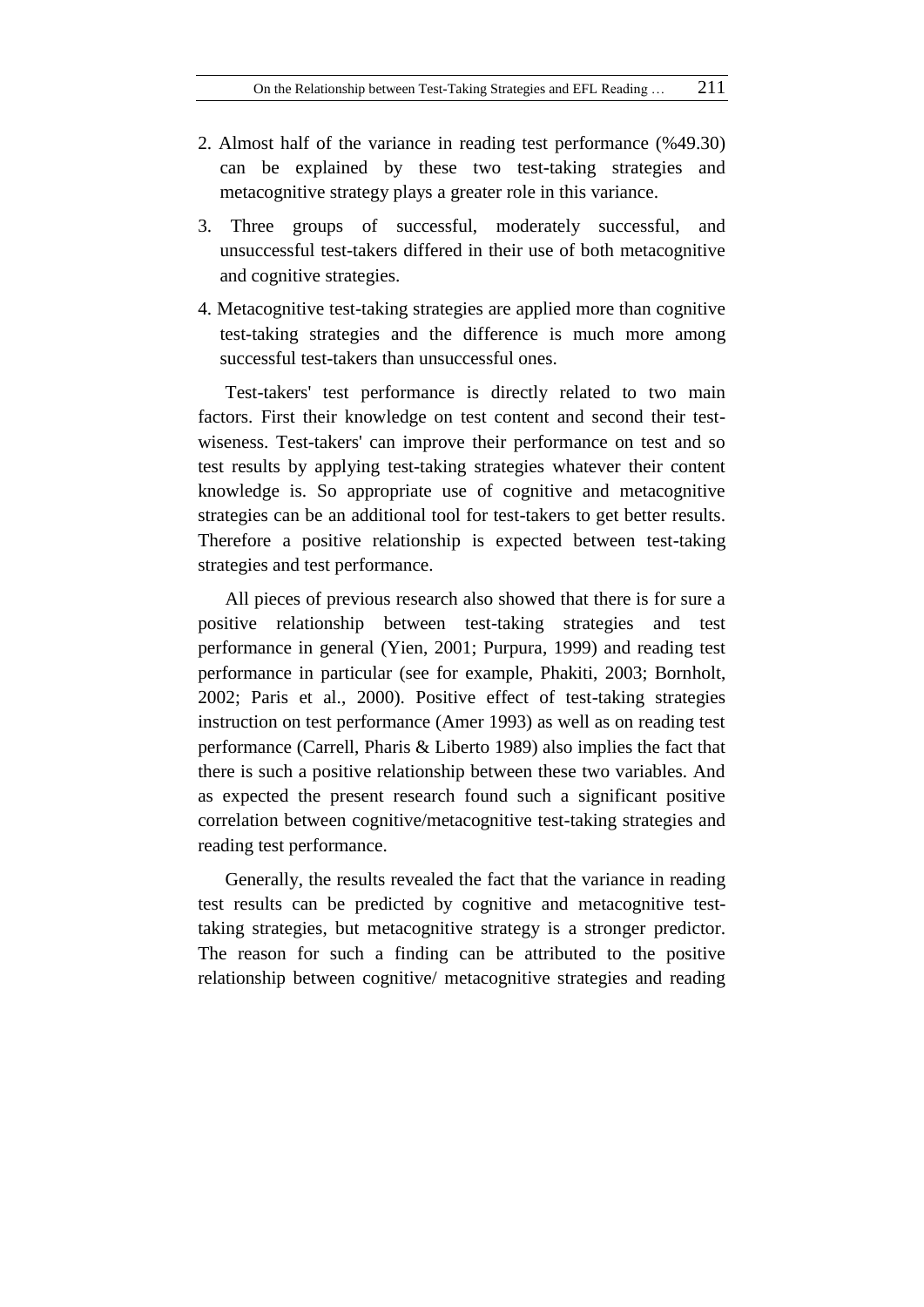test performance. The reason for metacognitive strategies' greater prediction can again be related to the nature of these strategies. As explained previously metacognitive strategies play an execute role over cognitive strategies and are not limited to a specific subject. So they can be stronger predictors than cognitive strategies.

Test-takers at three levels of success differ in their use of cognitive and metacognitive strategy use. But the difference in metacognitive strategies use was greater than cognitive strategies. This finding is in line with what Hojjati (1998) came across with as Iranian university students reported to apply metacognitive strategies the most, but cognitive strategies were reported to be used at medium level of frequency. The reason for this finding can be traced in different natures of these two strategies. As previously mentioned cognitive strategies are more limited to specific tasks and involve more direct manipulation of the learning material itself. Metacognitive strategies are, on the other hand, higher order executive skills that may entail planning for, monitoring, or evaluating the success of an activity (O'Mally & Chamot, 1995). Metacognition is considered by most educators to be an element necessary for many cognitive learning tasks (Li & Munby, 1996). So the term metacognition refers to one's understanding of any cognitive process (Brown, Armbruster, & Baker, 1983, p. 49).

In other words, students have knowledge about their cognitive processes and are able to use that knowledge to choose the most efficient strategies for problem solving. Simply stated, metacognition is the ability to stand back and observe oneself. It is also the ability often related to competent performance in any area of problem solving (Block, 1992, cited in Li & Munby 1996). And as Olshavsky's (1977) theoretical position reveals reading is a problem solving process. Flavell (1992) also argue that metacognitive strategies are especially likely to occur in situations that stimulate a lot of careful, highly conscious thinking. In an EFL context such as Iran students are more conscious about their performance on EFL tasks and generally apply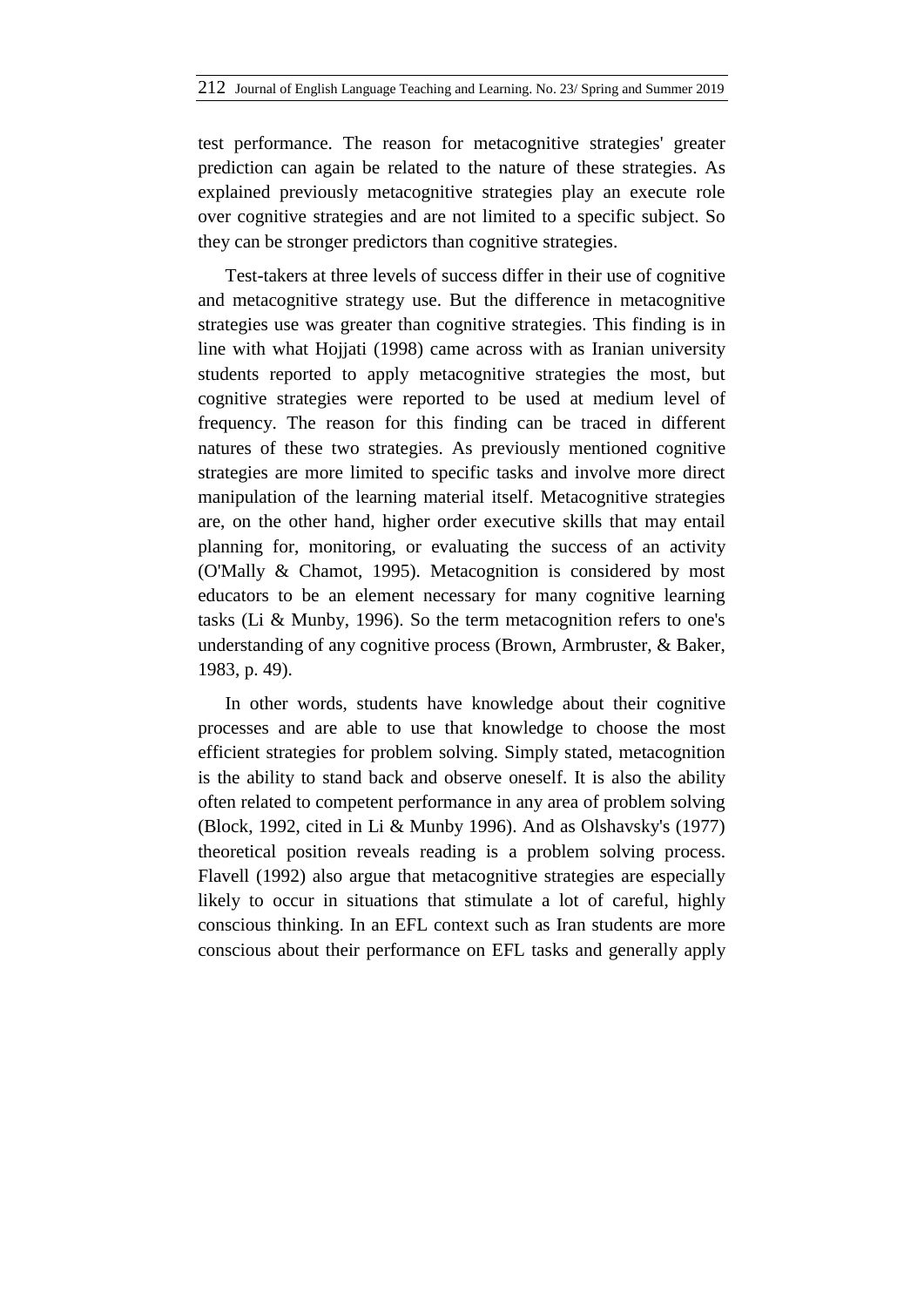those strategies which considerably help them have control over their performance.

The information provided by the participants on interview sessions also demonstrated that EFL reading test performance is a complex process in which test-takers consciously and actively invoked a repertoire of metacognitive strategies. So it is clear that metacognition, as cognition on cognition, is vital in test-taking and can influence test results more than cognitive strategies.

The model provided by Bachman and Palmer (1996), which was also applied in this study, can be regarded as a turning point in views toward test-taking strategies, because it observes test-taking strategies as active cognitive processes in completing a test task and accordingly construct relevant, so the problem of seeing them as a source of "test pollution" is obviated and instruction of these strategies seems to be logical, fruitful, and vital.

The findings of the present study also suggest support for training EFL classroom teachers to provide instruction in test-taking strategies for two main reasons. First the information provided by the participants on interview sessions demonstrated that EFL reading test performance is a complex process in which test-takers actively used strategies, so due to the demanding nature of EFL reading test, the teaching of specific test-taking strategies in English Reading classes is required. And second the positive relationship between test-taking strategies and test performance makes test-taking strategy instruction necessary, but in spite of this positive relationship, instruction in testtaking is not commonly included in curriculum and instruction (Cutherstone, 1979; cited in Ritter; Idol-Maestas, 1986).

## **Conclusion**

This study was an attempt to find out the relationship between testtaking strategies and reading test performance of EFL learners. The results reveal that test-takers used metacognitive strategies more frequently that cognitive strategies and that there is a positive relationship between cognitive and metacognitive strategy and reading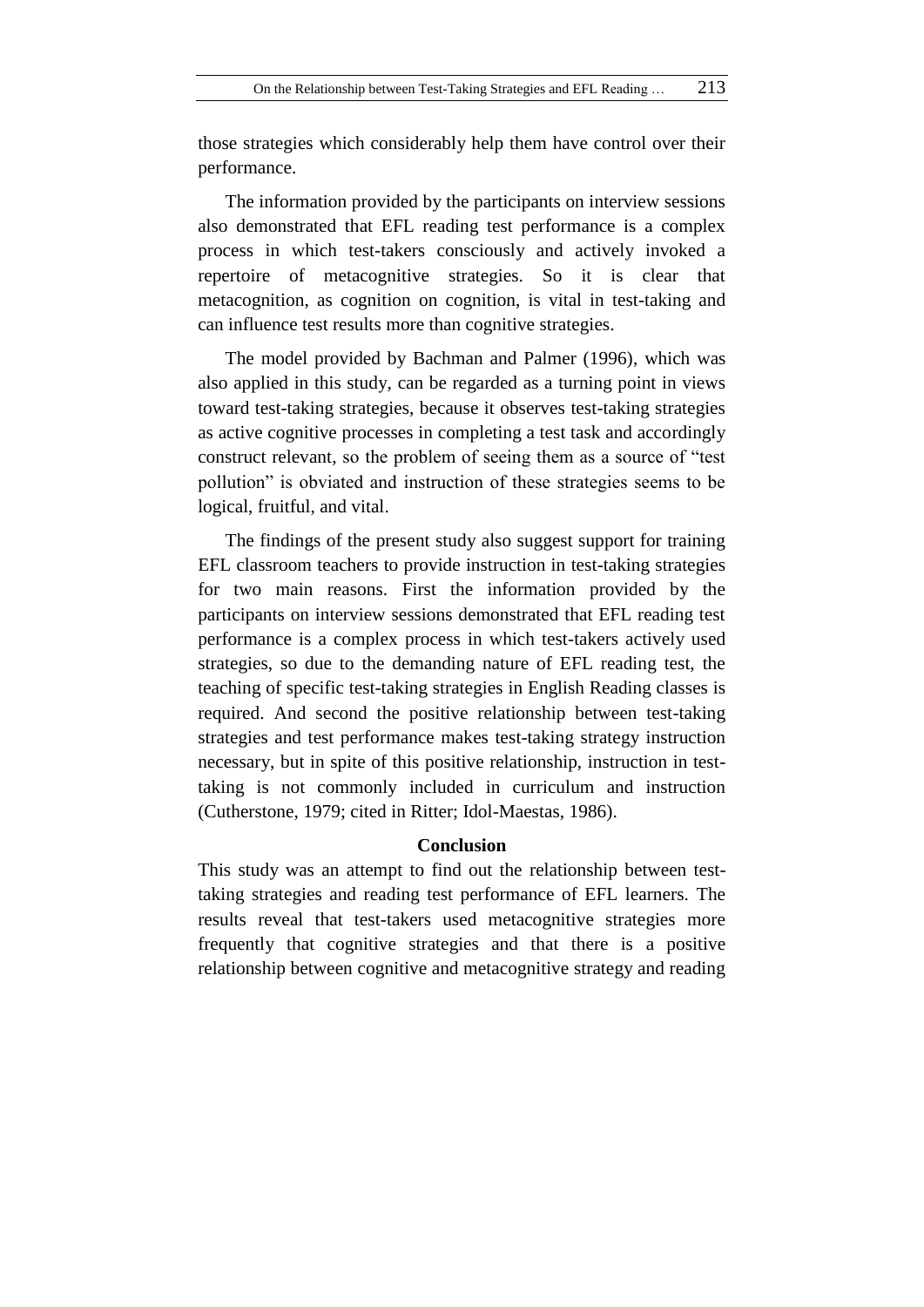test performance. Cognitive strategies and metacognitive strategies predicted a good deal of variance in reading test performance, but metacognitive strategies had a greater role in this prediction. It was also found that highly successful, moderately successful, and unsuccessful reading test-takers differ significantly in their cognitive and metacognitive strategy use.

The findings had both theoretical and pedagogical implications highlighting that test-taking strategy training should not be abstract and theoretical, but should be highly practical and useful for testtakers. Teachers must do task analyses of strategies to be taught. In other words, teachers must think about how a particular strategy is best applies and in what contexts. Teachers can observe students as they perform reading tests in order to determine their strengths and weaknesses in terms of strategy use, which in turn will help in providing effective and appropriate strategy instruction. Teachers must teach strategies over the entire course, not just in a single lesson or unit allowing strategic instruction to permeate the curriculum. They also must provide students with opportunities to practice strategies they have been instructed.

Variations in test scores due to variable use of strategies usually are regarded as random variance. However, strategy use is better viewed as one source of "test pollution" because it contaminates the scores and interpretation of the results (Haladyna, Nolen & Haas, 1991). In the same line, individuals involved in test development, administration, and interpretation need to be aware of the full range of components of language ability and should carefully consider the construct of test-wiseness and how applying strategies affect scores.

#### **References**

- Abraham, R., & Vann, R. (1996). Introduction: Validity issues in the assessment of L2 learner strategies. *Applied Language Learning, 7,* 12- 14.
- Allan, A., & Maclennan, C. (1997). Validating a test of test-taking strategies for use in Hong Kong secondary schools. *Perspectives, 9,* 1-5.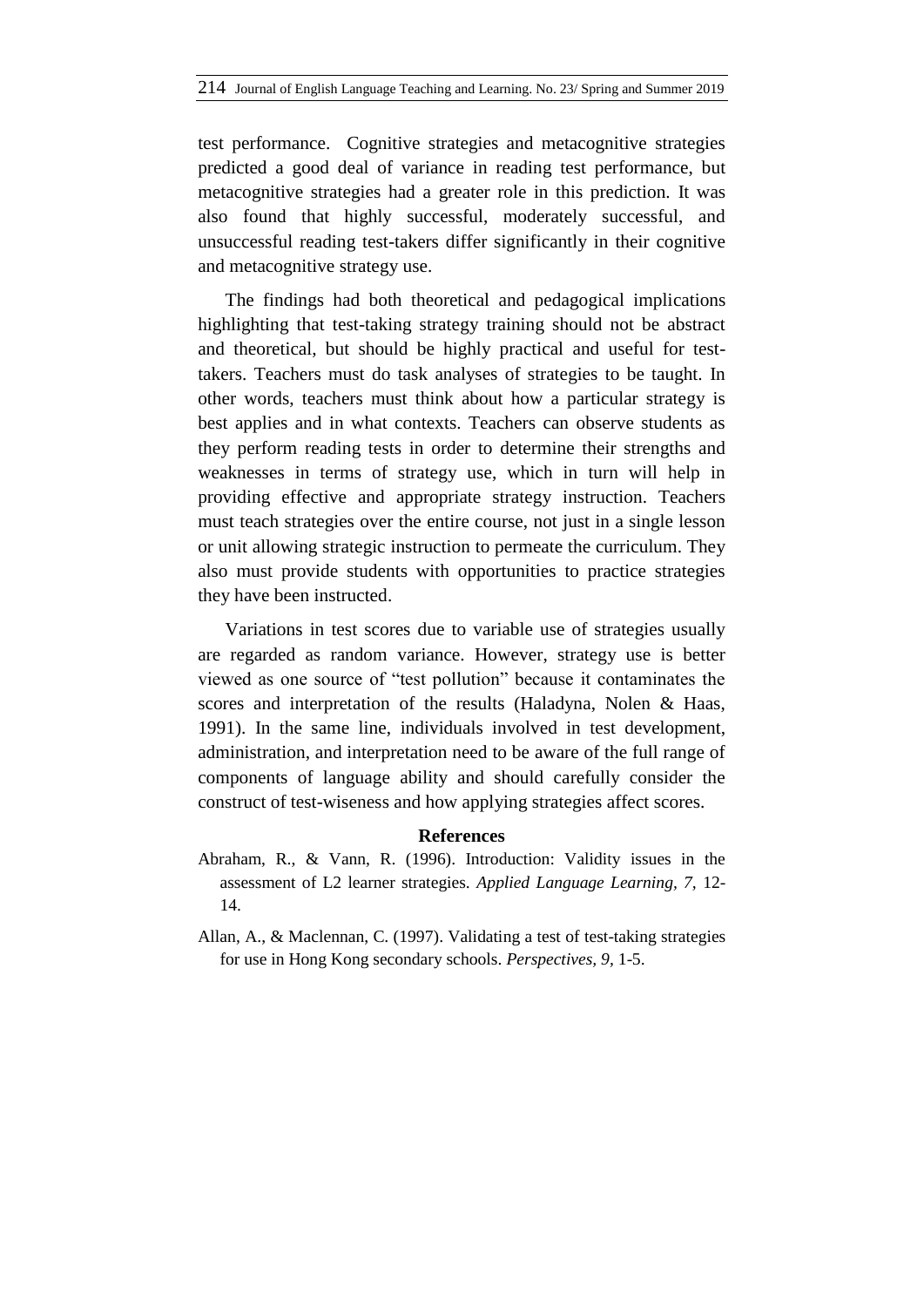- Amer, A. (1993). Teaching EFL students to use a test-taking strategy. *Language Testing, 10*(1), 71-77.
- Anani sarab, M.R., & Seif Reihani, M. (2010). Cognitive and Metacognitive Strategy Use and Second Language Reading Test Performance: The Case of Iranian Intermediate EFL Learners. *IJAL, 13(2),* 3-18.
- Anderson, N. J. (2005). L2 learning strategies. In E. Hinkel (Ed.), *Handbook of research in second language teaching and learning* (pp.757-771). Mahwah, NJ: Lawrence Erlbaum Associates.
- Bachman, L. F. (1990). *Fundamental considerations in language testing*. Oxford: Oxford University Press.
- Bachman, L.F. & Palmer, L. S. (1996). *Language testing in practice*. Oxford: Oxford university press.
- Baker, L., & Brown, A.L. (1984). Metacognitive skills and reading. In P.D. Pearson, R. Barr, M.L. Kamil, & P. Mosenthal (Eds.), *Handbook of reading research* (pp. 353-394). New York: Longman.
- Bornholt, L. J. (2002). An Analysis of children's task strategies for a test of reading comprehension, *Contemporary Educational Psychology, 27***,** 80– 98.
- Brown, A., Armbruster, B., & Baker, L. (1983). The role of metacognition in reading and studying. In J. Orsan (Ed.), *Reading comprehension: from research to practice* (pp. 49-75). Hillsdale NJ: Lawrence Erlbaum.
- Canale, M., & Swain, M. (1980). Theoretical bases of communicative approaches to second language teaching and testing. *Applied Linguistics, 1*(1), 1-47.
- Carrell, P.L., Pharis, G.B., & Liberto, J.C. (1989). Metacognitive strategy training for ESL reading. *TESOL Quarterly, 23*, 647-678.
- Celce-Murcia, M., & Dornyei, Z., & Thurrell, S. (1995). Communicative competence: A pedagogically motivated model with content specifications. *Issues in Applied Linguistics, 6*(2), 5-35.
- Cohen, A. D. & Aphek, E. (1979). *Easifying second language learning*. Jerusalem: Jacob Hiatt institute.
- Cohen, A. D. (1984). On taking language tests: What the students report. *Language Testing, 1*(1), 70-81.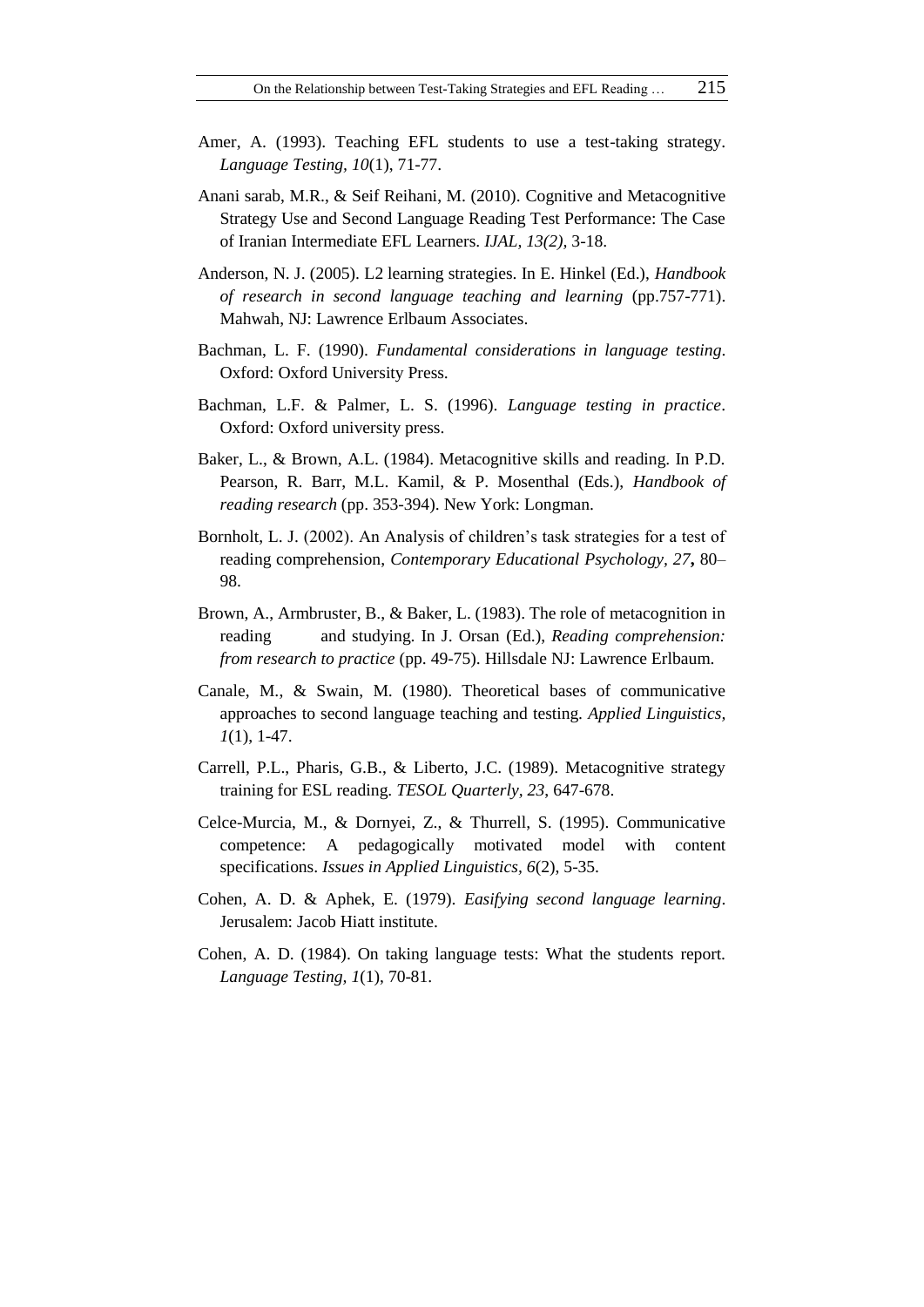- Cohen, A. D. (1994). *Assessing language ability in the classroom* (2nd ed.).Boston: Heinle & Heinle.
- Cohen, A. D. (1998). *Strategies in learning and using a second language*. London and New York: Longman.
- Cohen, A. D. (2006). The Coming of Age of Research on Test-Taking Strategies. *Language Assessment Quarterly, 3*(4), 307-331.
- Cohen, A., & Upton, T. (2007). I want to go back to the text": Response strategies on the reading subtest of the new TOEFL. Language Testing, 24(2), 209-250.
- Flavell, J.H. (1981). Cognitive monitoring. In W.P. Dickson (Ed.), Children's oral communication skills, (pp. 35-60). New York: Academic Press.
- Flavell, J.H. (1992). Metacognition and cognitive monitoring: a new area of cognitive-developmental inquiry. In T.O. Nelson, (Ed.), *Metacognition: core reading,* (pp. 3-8). Boston, MA: Allyn & Bacon.
- Fulcher, G., & Davidson, F. (2007). *Language Testing and Assessment: An Advanced Resource Book* (pp.38). New York: Routledge.
- Goudarzi, E., & Ghonsooly, B*. (*2014). The relationship between metacognitive awareness and test-taking strategies and their effects on test performance of Iranian EFL learners. *IJLLALW*, 5(1), 598---608.
- Green, A. (1998). *Verbal protocol analysis in a language testing research: A handbook.* Cambridge University Press.
- Haladyna, T., Nolen, S. B., & Haas, N. S. (1991). Rising standardized achievement test scores and the origins of test score pollution. *Educational Research, 20*, 2-7.
- Hirano, K. (2009). Research on test-taking strategies in L2 reading. Bull. Joetsu Uni. Educ., 28, 157-165.
- Hojjati, S. (1998). *The use of language learning strategies by Iranian university students and its link to language proficiency, gender, and field of specification.* MA thesis. Shiraz University.
- Homburg, T. J., & Spaan, M. C. (1981). ESL reading proficiency assessment: Testing strategies. *TESOL Quarterly*, 4 (2), 21-57.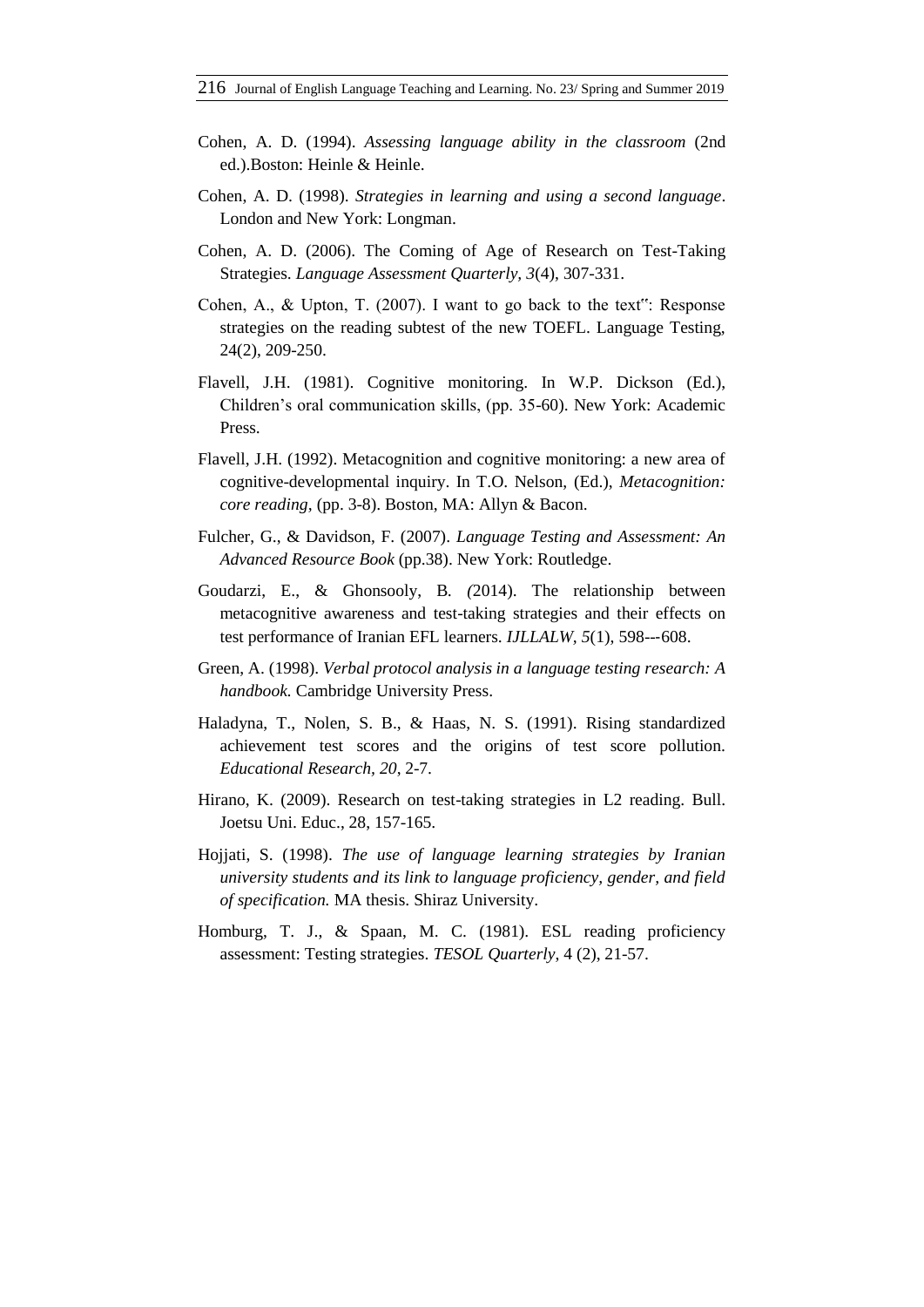- Hornby, A. S. (1990). *Oxford advanced learners' dictionary of current English*. Oxford: Oxford University Press.
- Hwang, S.Y., & Lee, M.K. (2009). Does test taking experience make a difference in strategy use and test scores. *Modern English Education, 10*(2), 23-43.
- Jamil, A., Abd. Aziz, M.S., &. Abdul Razak, N. (2010). The utilization of test-taking strategies among female students in a tertiary institution. *GEMA Online Journal of Language Studies, 10(3),* 105-125.
- Jimenez, R. T., Garcia, G. E., & Pearson, D. P. (1996). The reading strategies of bilingual Latin students who are successful English readers: opportunities and obstacles. *Reading Research Quarterly*, *31*, 90-112.
- Kashkoulia Z. & Barati, H. (2013). Type of Test-Taking Strategies and Task-Based Reading Assessment: A Case in Iranian EFL Learners. *Procedia-Social and Behavioral Sciences, 70*(25), 1580-1589.
- Lee, J. Y. (2011). *Second language reading topic familiarity and test score: test-taking strategies for multiple-choice comprehension questions dissertation*. University of Iowa: Unpublished M.A. thesis.
- Lenz, B. K., Ellis, E. S., & Scanlon, D. (1996). Teaching learning strategies to adolescents and adults with learning disabilities. Austin, TX: Pro-Ed, Inc.
- Li, S., & Munby, H. (1996). Metacognitive strategies in second language academic investigation. *English for Specific Purposes, 15*(3), 199-216.
- Nikolov, M. (2006). Test-taking strategies of 12- and 13-year-old Hungarian learners of EFL: Why whales have migraines. *Language Learning,* 56 (1), 1-51.
- Olshavsky, J.E. (1977). Reading as problem solving: an investigation of strategies. *Reading Research Quarterly, 12*, 654-674.
- O'Malley, J.M., & Chamot, A.U. (1995). *Learning strategies in second language acquisition.* Cambridge: Cambridge University Press.
- Oxford, R.L. (1990). *Language Learning Strategies: What Every Teacher Should Know.* Boston: Heinle & Heinle.
- Paris, S.G., Roth, J.L., & Tuner, J.C. (2000). Student perceived utility and reported use of test-taking strategies. Issues in Education, 6(1/2), 67-83.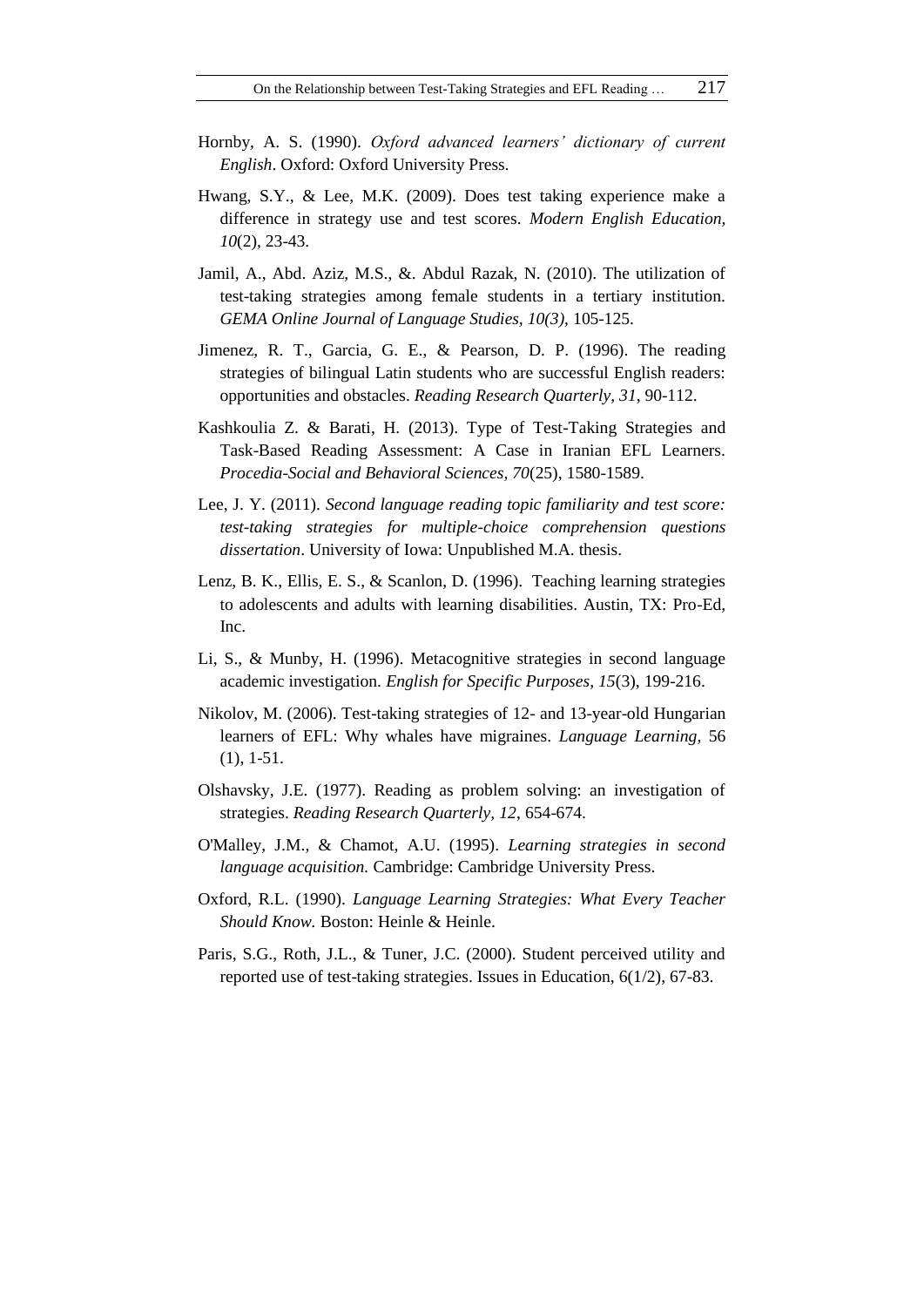- Phakiti, A. (2003). A closer look at the relationship of cognitive and metacognitive strategy use of EFL reading achievement test performance. *Language Testing, 20*(1), 26-56.
- Phakiti, A. (2006). Modeling cognitive and metacognitive strategies and their relationships to EFL reading test performance. *Melbourne Papers in Language Testing, 11*(1), 53-95.
- Phakiti, A. (2008). Construct validation of Bachman and Palmer's (1996) strategic competence model over time in EFL reading tests. *Language Testing,* 25(2), 237-272.
- Pourdana , N., Bornaki, F., Moayedi Fard, Z., & Sarkhosh, S.Y. (2012). Test-taking strategies & performance on reading comprehension tests by Iranian EFL learners. *International Journal of Applied Linguistics & English Literature, 1*(2), 138-152.
- Pour-Mohammadi, M., & Zainol Abidin, M.J. (2012). Does instructing testtaking strategies significantly enhance reading comprehension test performance? The case of Iranian EFL learners. *International Journal of Linguistics, 4*(3), 293-311.
- Purpura, J.E. (1999). *Learner strategy use and performance on language tests: A structural equation modeling approach.* Cambridge: University of Cambridge Local Examinations Syndicate and Cambridge University Press.
- Radojevic, N. (2009). *Exploring the use of effective learning strategies to increase students" reading comprehension and test taking skills.* Unpublished Master, Brock University, St. Catharines, Ontario.
- Rezaee, A. (2006). University students" test-taking strategies and their language proficiency. *TELLSI, 1*(1), 151-182.
- Rezvani, E., & Tavakoli, M. (2013) .Investigating Iranian test-takers' cognitive and metacognitive strategy use: IELTS reading Ssction in focus. *Middle-East Journal of Scientific Research, 13* (7), 956-962.
- Richard, J.C. & Schmidt, R. (Eds.). (2002). *Longman dictionary of language teaching and applied linguistics* (3rd Ed.). London: Longman.
- Rubb, A., Ferne, T., & Choi, H. (2006). How assessing reading comprehension with multiple-choice questions shapes the construct: a cognitive processing perspective. *Language Testing, 23*(4), 414-474.